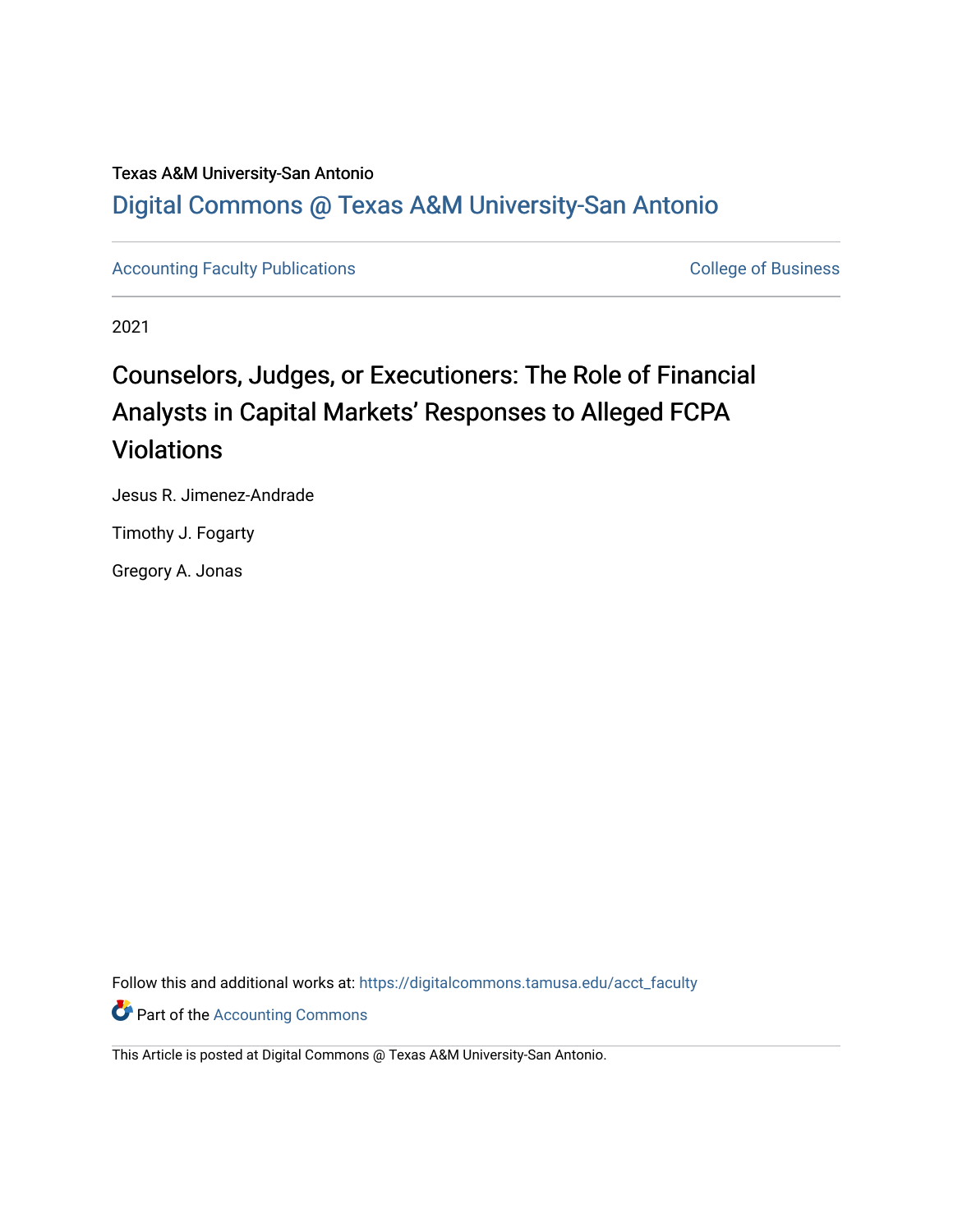## Journal of Forensic and<br>Investigative Accounting **LEARN MORE**

## **Counselors, Judges, or Executioners: The Role of Financial Analysts in Capital Markets' Responses to Alleged FCPA Violations**

*Jesus R. Jimenez-Andrade Timothy J. Fogarty Gregory A. Jonas\**

### **Introduction**

Capital markets suppliers are exposed to governmental allegations of wrongdoings of the organizations in which they are invested. Such is the case with Foreign Corrupt Practices Act (FCPA) violations (under Section 13 of the Securities and Exchange Commission Act and the FCPA). Academic researchers argue that bribery accusations depress the market value of firms (e.g., Sampath, Gardberg, and Rahman, 2018; Persons, 2019). Their conclusions mainly rely on the economic and reputational effects involved in the investigation. In terms of economics, the argument focus on placing the expected financial underperformance from the associated legal fines. Models observing firms' reputational value suggest that stocks prices downturns are consequence of the present value of forthcoming social rejection (e.g., Fombrun and Foss, 2004). However, counterintuitive findings conclude positive present values of the involved firms (Karpoff, Lee, and Martin, 2014). This manuscript concentrates on unraveling the securities' mispricing by introducing the influence of financial analysts as potential phenomenon explanation.

In general, corporate wrongdoings has not proven to cause securities mispricing. For example, after financial statements frauds, firms' present and market value results both negative (e.g., Amiram et al., 2018; Armour, Mayer, and Polo, 2017; Karpoff, Lee, and Martin, 2008).

Corporate environmental damages also depress securities' returns and present valuations (Karpoff, Lott, and Wehrly, 2005). In these both misconducts, the capital markets penalties and negative present values conclude shareholders and stakeholders disapproval to the firms' behavior.

The main study motivation is explaining the potential mispricing concerning declines in the value of securities and the upwards in firms' present value. Although limited evidence for analysts causing this abnormality exists, academic models focused on mispricing argue that they could also be a source of securities pricing interference (Stambaugh and Yuan, 2017). This is because analysts could act as nonfinancial influence (with their own motivations) as information intermediaries between firms' behavior and investors (e.g., Stambaugh and Yuan, 2017; Hou, Mo, Xue, and Zhang, 2019). The most remarkable example suggest that the corporate sustainability efforts and the investors' response is positively mediated by these professionals without positive abnormal present values (Luo, Wang, Raithel, and Zheng, 2015). This manuscript expands that theoretical approach by introducing the influential power of analysts in FCPA violations to explain possible mispricing in securities. Consequently, the main research question of the manuscript is, could analysts' involvement moderate or mediate the economic and social penalties over the capital markets response in explaining potential mispricing?

Formally, the main research hypotheses in this manuscript are the positive moderation and/or mediation effects of analysts' revised recommendations, issued as consequence of FCPA press releases, between the economic and reputational penalties over the securities' performance. The theoretical approach behind the hypotheses relies on both the efficiency of the markets and reputational principles, enriched by including some of the fundamentals of behavioral finance for understanding the effect of analysts as financial advisors. To test these, and because the exact published date is known, the research design applies a statistical methodology that combines the Fama-French event-study with Ordinary-Least-Squares (OLS). The used data is a publicly available set that comprehends the market response–as dependent observation, economic and reputational penalties–as independent observations, and analysts' revised recommendations–for testing mediation and

438

\*The authors are, respectively, Assistant Professor, Texas A&M University – San Antonio; Professor and Associate Professor, Case Western Reserve University.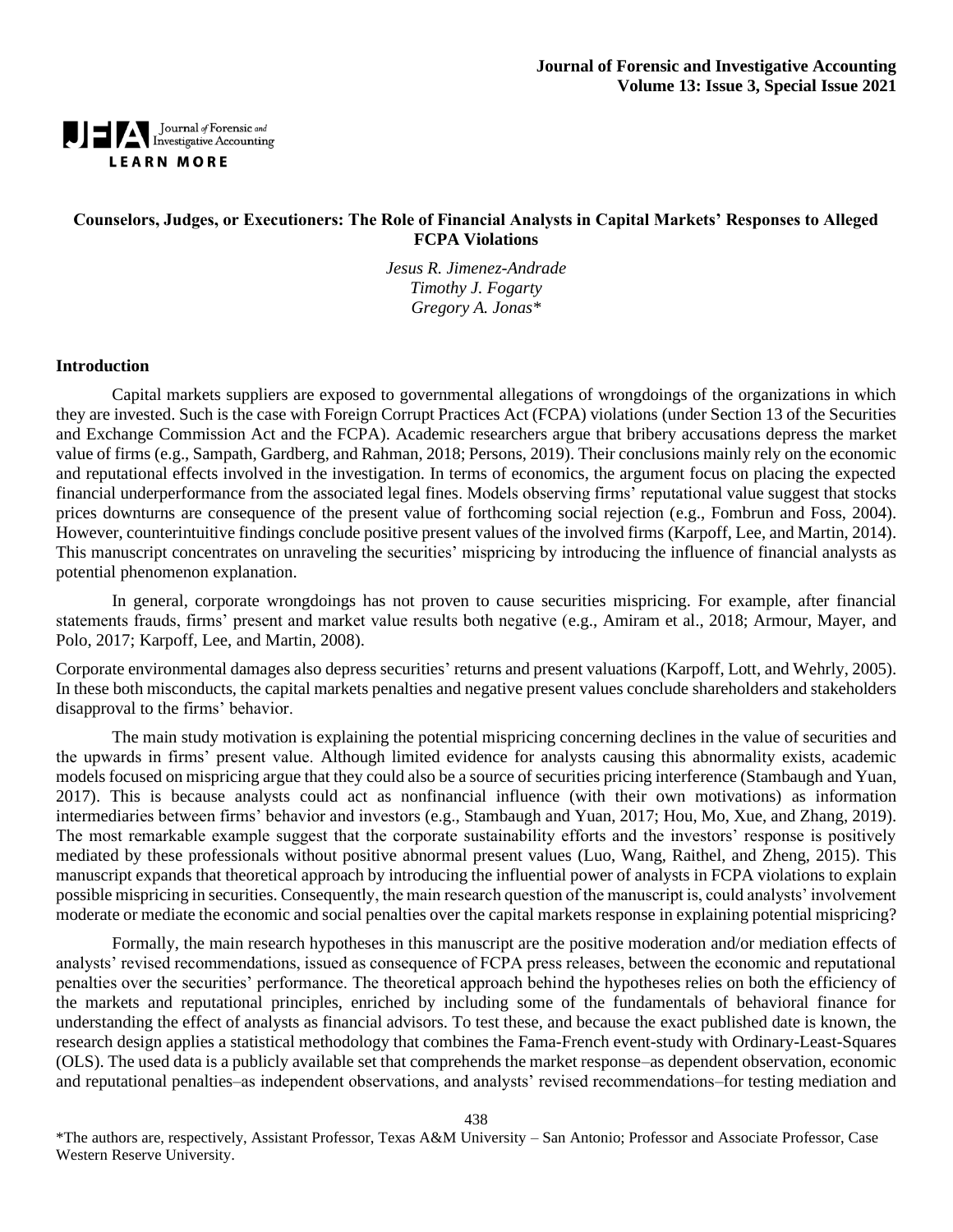moderation. Widely accepted variables serve as model controls i to enhance the quality of the findings. Finally, a supplementary statistical analysis enriches the robustness of the drawn conclusions.

### **Literature Review and Hypotheses Development**

The theoretical foundation relies on elaborating the key determinants for supporting the guidance of financial analysts as intermediaries of the market response after FCPA press communications. In principle, bribery allegations, once known, should promote the disapproval of shareholders and stakeholders widely as a corporate failure practice. Although empirical evidence suggests that corporate violations provokes investors' outrage once authorities release the information (e.g., Sampath et al., 2018), signs of mispricing held by a profitable positive firms' present value exists (Karpoff, Lee, and Martin, 2014). Also, there are no indicators of substantial financial performance differences compared to their peers—free of event (Persons, 2019). This section reconciles the mispricing inconsistency by arguing that analysts' revised advice could act as moderator (causing the mispricing) and/or mediator (aiding the value of securities) to investors' response. This result is achieved by first, elaborating on the known effects of the economic and reputational penalties over the capital markets, and finalizes by theorizing the analysts' influence as moderators and mediators in the stockholders' returns.

Authorities' press releases have the purpose of informing society of the charged allegations against possible violations to Section 13 of the SEC Act. In the document, governmental officials reveal the corporate failures found during their corruption investigation. Accusations often state internal accounting controls and recordkeeping violations, failures to address corruption risks, money laundry and depending on the severity, financial statements fraud. Details also include an estimate of the dishonest amount and the restitution penalties and disgorgements that had to be paid by firms to avoid jury trial. In most cases, firms accept a settlement fine without accepting or denying the charges to seize further (and possibly prolonged) public exposition and subsequent unexpected costs—such as reputational or social penalties (Koehler, 2009).

### *Economic Penalties*

To appoint the distinction between reputation and economic penalties, thistheorization process arrays the securities' market downturn as consequence of the legal fines. Principles of markets efficiency state a positive relationship concerning new information and share prices (Fama, 1991). Financial news, whether "good" or "bad," provides participants with expected facts about firms' performance. Stock prices then react to such releases in anticipation of the financial results that will eventually take effect. In general, "good" news promotes positive variations in the forecasts and "bad" news warrants negative variations. Therefore, economic events justify changes in shares returns.

Widely accepted empirical evidence supports the efficiency in the markets after corporate wrongdoings. For example, Armour, Mayer, and Polo, (2017) argues that corporate wrongdoings announced in authorities' press releases containing legal penalties depress firms' market value once the document is issued. Sustainability failures with associated penalties also provokes a decline in stock returns (Kruger, 2014). Karpoff et al. (2005) found that ecological damage attributed to corporations depressed securities returns in the magnitude of the incurred penalties without any reputational penalties. In financial statements fraud, associated penalties represent a substantial component in stocks pricing adjustments to anticipate financial downturns (Karpoff et al., 2008). This evidence exemplify the negative effects in stockholders returns as consequence of economic penalties of corporate failures imposed by authorities.

In FCPA violations, authorities' releases contains the financial component expressing the sanction that firms must pay (Persons, 2019). These economic fines represent information that will subsequently affect the profitability of the firms. In waiting for unexpected underperformance (as a component of market efficiency principles), stock price forecasts anticipate abnormal losses. Securities variation after FCPA sanctions, a downturn in this case, is also be observed as a financial response in a two-day horizon (Sampath et al., 2018).

### *Reputational Penalties*

In the reputational realm, a vast amount of academic literature emphasizes the fragility of the bond between investors and corporations with regard to firms' wrongdoings (e.g., Fombrun and Foss, 2004; Gertsen, Van Riel, and Berens, 2006; Gillespie and Dietz, 2009; Hennes, Leone, and Miller, 2008; Heugens, Van Riel, and Van Den Bosch, 2014; Ho, 2005). The reputational models usually grounds social judgments, firms' behavior, and investors' preferences. Investors make portfolio decisions using not only a financial but also a nonfinancial rationale. As individuals, there is a tendency to calibrate investment portfolio decisions based on measures such as ethics, trust, or beliefs (e.g., Anderson and Frankle, 1980; Fombrun and Shanley, 1990; Grinblatt and Keloharju, 2001; Harris and Raviv, 1993). Anderson and Frankle (1980)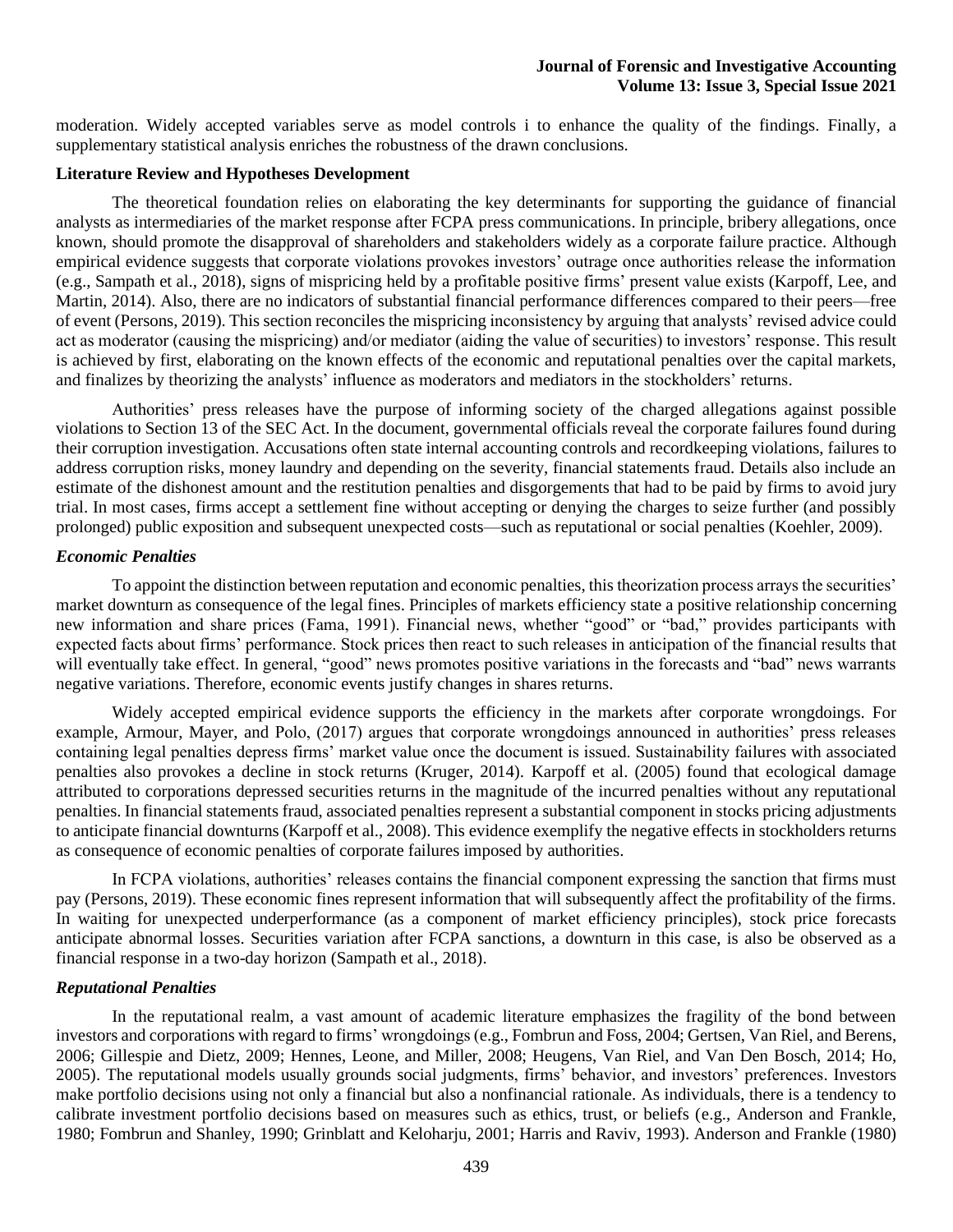find evidence of abnormal positive market returns for firms that voluntarily disclose social endeavors. Abnormal market rewards are associated to firms with a social reputable corporate name (Black, Carnes, and Richardson, 2000). This valueadded occurs because investors create emotional attachments associated with firms' socially accepted behaviors (Fombrun and Shanley, 1990; Pfarrer, Pollock, and Rindova, 2010).

Yet, scholarly literature also documents the delicacy of the bond between stockholders and their investments with regard to corporate wrongdoings. Similar to the reputational value creation, losses reflect condemnation of firms and their executives' behavior. Karpoff and Lott (1993) offer the most compelling evidence in terms of reputational loss and investor flight; stock returns from firms scrutinized for alleged criminal behavior suffer little due to the economic penalty, but significantly because of investors' judgments. Subsequent studies consistently show similar results regarding wrongdoers. For example, reputational losses due to corporate wrongdoing in the United Kingdome depresses not only firms' market value but also stakeholders' interactions as sign of disapproval (Armour et al., 2017).

Negative reputation wrongdoings as a concept can be quite extensive in the investors' mindsets. Executives' indiscretions enrich this list by promoting a negative securities market response (Cline, Walkling, and Yore, 2018). Financial statements have a combination of reputational and economic effect in explaining the response. Preponderantly, reputational punishments could explain up to 80 percent of the abnormal market losses as indicator of the perceived breach of trust in the ability to satisfy the demand for quality in the accounting information realm (Fich and Shivdasani, 2007; Karpoff et al., 2008; Palmrose, Richardson, and Scholz, 2004).

In FCPA violations, the reputational penalty in the trading tables is substantially more pronounced than the paid sanctions in explaining downturns the day of the release (Sampath et al., 2018). Bribery violation effects have a quite similar reaction in the lens of investors. Sampath et al., (2018) suggests that these penalties are consequence of firms provoking investors' indignation. Consequently, in the reputational arena, authorities' press releases informing bribery has negative effect in securities' performance as a combination of the repudiation of investors to corporate wrongdoings.

#### *Analysts' Involvement*

Financial analysts may represent the single most important source to capital markets in terms of investors' decisions (Brennan, Jegadeesh, and Swaminathan, 1993). The daily task of these professionals is to analyzing current firms' and securities' values versus a potential future performance. From their analysis, they issue forecasting opinions representing plausible predictions (Brennan, Jegadeesh, and Swaminathan, 1993; Brennan and Subrahmanyam, 1995). As market participants, they use their experience, their private access to information about firms, and their experienced skills to increase the accuracy of their opinions (Ivković and Jegadeesh, 2004). The consequences of their opinions, as mediators, contribute to faster stock prices adjustments (Brennan et al., 1993). They also reduce transaction costs between the market participants (Brennan and Subrahmanyam, 1995). Discrepancies in their predictions about firms' news are relatively few and uncommon (Ivković and Jegadeesh, 2004).

This theoretical support relies on the role of financial analysts as information intermediaries acting as moderators or mediators between firms' behavior and capital providers. Academic literature has suggested both type of influences. The difference mostly depends on the context where analysts' advice is needed: in specific, the guidance of their revised predictions. Clement and Tse (2003) argue that changes in analysts' opinions represent the revised expectations of their original predictions regarding the future of firms' financial performance. The relevance of these revisions represents the most consulted reference from investors on a traditional trading-day basis (Bradley, Clarke, Lee, and Ornthanalai, 2014).

In financial models, analysts acting as moderators explain their influence on investors of one single type of recommendation (for example, the recommendation of investing and selling). Stickel (1995) finds that the demand of stocks is greatly moderated by analysts' recommendations of buying or selling. Share prices adapt variations in the demanded quantity to adjust the market preferences. A similar example of moderation occurs when the covering analyst exhibit consensus in their opinions about firms' performance accentuating the market response (Kadous, Mercer, and Thayer, 2009). High dissonance among analysts lacks explanatory power over the market response. In both cases, the presence of these financial analysts amplifies (and possibly reverts) the relationship between firms' characteristics or behavior and investors' response. Noteworthy, the observed mispricing is transitory because of the unjustified market valuations.

In terms of mediation, literature has also provided some empirical evidence about the role of these professionals. For example, analysts' influence positively mediate the relationship between corporate sustainability efforts and the investors' response (Luo, Wang, Raithel, and Zheng, 2015). Wang and Jiang (2019) connects financial analysts' advice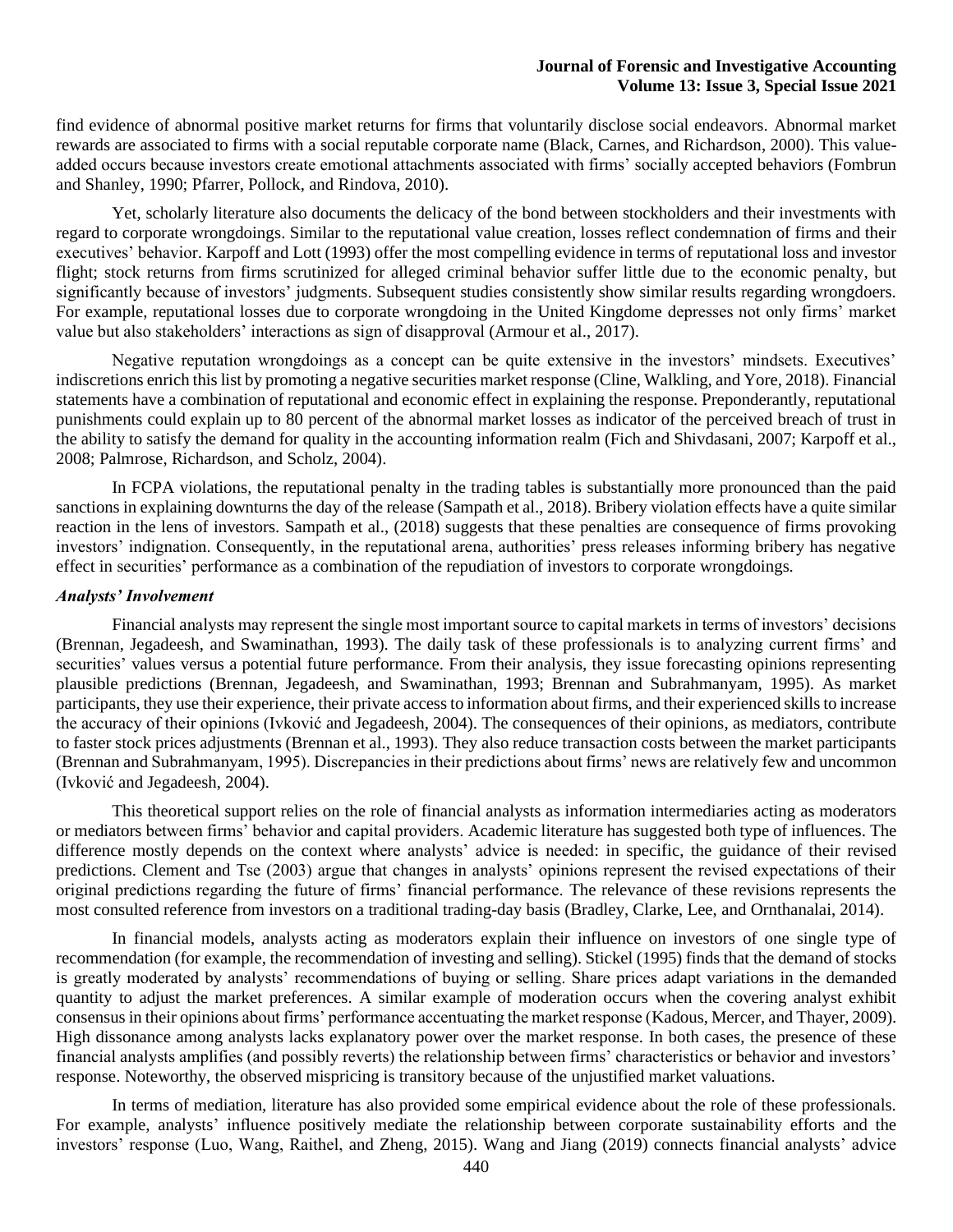concerning firms' name (reputation) and financial performance, with market reaction. The explanation of this phenomenon (as found in Clement and Tse, 2003) is because analysts acquire more relevance to market participants under highly subjective (and arguable) events in absence of timely (and reliable) financial data.

Yet, the type of influence exercised by the revised opinions as consequence of FCPA press releases remain unclear in terms of whether they act as moderators or mediators. Whether they moderate or mediate the relationship between the markets and firms' behavior, could explain the argued securities' mispricing. Analysts' opinions moderating the market response would explain mispriced shares compared to firms' performance because of the amplified effect of the economic and reputational penalties over the price of the stocks (Kadous, Mercer, and Thayer, 2009). Analysts acting as mediators would instead infer that they are aiding to the securities pricing equilibrium anticipating new levels of uncertainty (Brennan et al., 1993). In summary and as mentioned above, because academic models poses the influence of analysts in equally terms as moderators or mediators, this manuscript hypotheses reconcile such notions by theorizing both plausible effects to present the following two study hypotheses:

H1. Analysts' revised opinions positively moderate the effects of the (a) economic and (b) reputational penalties on the capital market response.

H2. Analysts' revised opinions positively mediate the effects of the (a) economic and (b) reputational penalties on the capital market response.

## **Data, Variables, and Methodology**

This study analyzes and explores the type of influence of financial analysts over the capital markets suppliers when their covered firms faced and dealt with authorities FCPA investigations. To do so, the data extraction comes from the public archives: the official Press Releases issued by the Security and Exchange Commission. To sample these, the study only examined investigations between 2007 and 2018 in which firms were directly liable. In such period, authorities documented 145 violations; however, not all the cases qualify for the purpose of this inquiry. The selection criteria to avoid the potential issues in the dataset assortment mentioned in Karpoff, Koester, Lee, and Martin (2017) enrich the analyzed data for valid cases. The sampling process was as follows:

- (1) Only publicly listed firms in the U.S. securities markets (NYSE and NASDAQ) were cited;
- (2) A period of one fiscal year had to have elapsed since before and after the event;
- (3) Firms disclosing any information prior the release to the market using 8-K forms or any other via were excluded;
- (4) At least one analyst had to have been covering the company at the time of the event;
- (5) Every event must have been covered by the media or be reproduced on the Internet.

From the hand-collected documents, the clustered data includes firms' names, public releases dates, and the associated penalties. Any additional information regarding the follow-ups from the original accusations was gathered to track the original press date. The valid number of collected cases for the study was 124 firms.

### *Model Variables*

This study explores capital market response to the FCPA press releases information as corporate misconduct. Cumulative abnormal returns (CAR) operate as dependent observation applying the Fama-French three-factor model based on the originally known incident date (Fama and French, 1993). This includes the three- and eight-day horizons with no missing values, forecast with data from 100 observations before the event. Such operationalization is deemed adequate for analyzing outcomes of stockholders' returns as a sign of investors' perception to certain events (Karpoff et al., 2014). CAR values are available in the WRDS Event Study Data Analysis.<sup>1</sup>

The measurement of the economic penalty as a variable is the final amount attributable only to the violation (*Fines*) with zero used to indicate the absence of any economic reprimand. The economic penalty measurement is consistent with

<sup>&</sup>lt;sup>1</sup> For obtaining the CAR values, the dataset find in WRDS estimate the abnormal returns on any given share by removing the systemic return and a random factor in any given time horizon around a specific date (Cowan, 1993).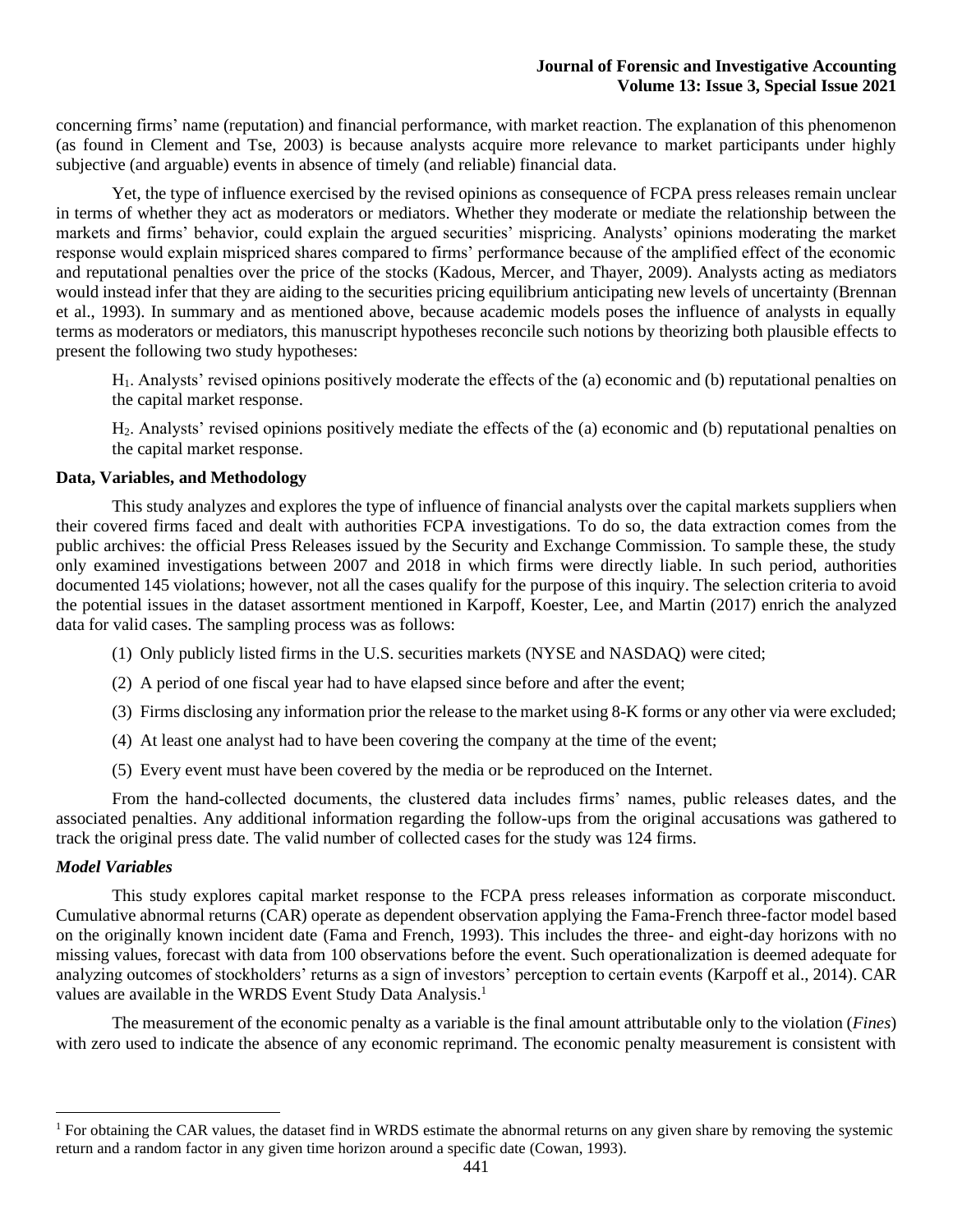previously stated literature to measure the value attributable to the incurred penalties (Karpoff, Lee, and Martin, 2014). To account for outliers, the data was transformed using the Windsorized methodology (Tukey, 1977).

The reputational penalty is measured using the dichotomous variable FCPA that encapsulates those firms with the bribery allegations (*FCPA*=1 if event; 0 otherwise). The group of firms absent of the allegations are a control group of firms free of any FCPA accusations. The control group represents an equal industrial comparable set of firms (Bhojraj and Lee, 2002). The selection criteria for a firm to be considered as a peer follows the six-digit Standard Industry Classification code to find equivalent competitors in the market. The peer company is, at the time of the event, the closest firm in their industry in size (in terms of total assets). This allows a reasonable estimate that measures the reputational cost of those firms involved in such allegations compared to those firms without the FCPA investigations characteristics following the research design approach presented in Sampath et al., (2018).

Stickel (1995) finds that stock prices are greatly influenced, not only by analysts' recommendations to buy or sell, but also by changes to such recommendations over time. To measure mediation and/or moderation, this study applies the change in analysts' revised opinions in regard to their covered firms before and after the authorities press release and merged into a single database ( $\Delta$ Opinion=Analysts' opinions <sub> $\pm 1$ </sub> - Analysts' opinions in  $_{\pm 1}$ ). Such information is accessible in the I/B/E/S database. Data sources include monthly recommendations without any missing values. The previously mentioned computational information is available in the COMPUSTAT database. The database, however, has an important limitation. Opinions measurements represent an average monthly scale from 1 to 5 of the analysts covering the company, where "5" represents highly recommended to invest and "1" represents highly recommended to sell.<sup>2</sup> Appendix I enlists the research variables, a brief description, and their measurement.

## *Study Controls*

To account for non-theorized effects over the variables of study (in this case, the stocks' abnormal returns), the empirical model controls for firm-specific attributes and, industry performance that are traditionally observable in capital markets' response literature (Dechow, Hutton, Kim, and Sloan, 2012; Karpoff et al., 2014; Wang, 2011). Firm attributes include size, using annual data of total assets (*Assets*), changes in the size (*ΔTA*) and in profits (*ΔNI*), profitability measures such as Return on Assets and Return on Equity (*ROA* and *ROE*), and Tobin's Q (*TobinsQ*). Industry performance indicators control for a systemic environment during the event period. Industry controls encompass changes in profits (*ΔNISPInd*) and industry Return on Equity (*ΔROESPInd*).

Controls are measured on an annual basis. Capital markets response to annual financial information has stronger effect than quarterly release information (Beaver, 1968). Stockholders expect that earnings variation from one year to another will be consistent in their predictions. Quarterly releases inform partial achievements of the yearly forecasts. As time passes, the cumulative effect of the partial earnings is gradually contrasted by market participants with their original expectations up to the final annual information (Dechow, 1994). Then, the overall effect due to a full financial period can be studied along with the capital market short-term response, analysts' revised opinions, and penalties.<sup>3</sup> Therefore, the annual financial indicators that benchmark an overall expectation can be analyzed with short-term data such as the market response and the studied variables. By selecting the aforementioned control variables, this design maximizes the likelihood of abstracting any revisions referred to the original financial expectations.

### *Methodology*

Once completed the sample, the applicable methodology to tests the two confronting hypotheses: the influence of analysts' advice acting as  $(H_1)$  moderators or  $(H_2)$  mediators between the reputational and economic penalties over firms market value as consequence of authorities issuing press releasesinforming corporate FCPA violations. Hayes (2012) argues that both effects (mediation and moderation) in an empirical causal model can be tested using the computational tool PROCESS in the software SPSS. The statistical reasoning is bound on the testability of both direct and indirect effects in

recommendations variables does not consider magnitude, only a decrease or increase from one point in time to another.

<sup>&</sup>lt;sup>2</sup> The limitation is that press releases may occur on any day of the 30-days month. For example, it is possible that the official release occurs nearby the end of the month with certain average values that can be related to the event effect, but the event can also happen in the middle of the month with lower values towards the end. This limitation is acceptable because the measurement of the

 $3$  For example, between two financial periods there is a market expectation of  $X\%$  growth (decrease). As consequence of partial events in the timeframe, participants revised their expectations of firms achieving the  $X\%$  goal.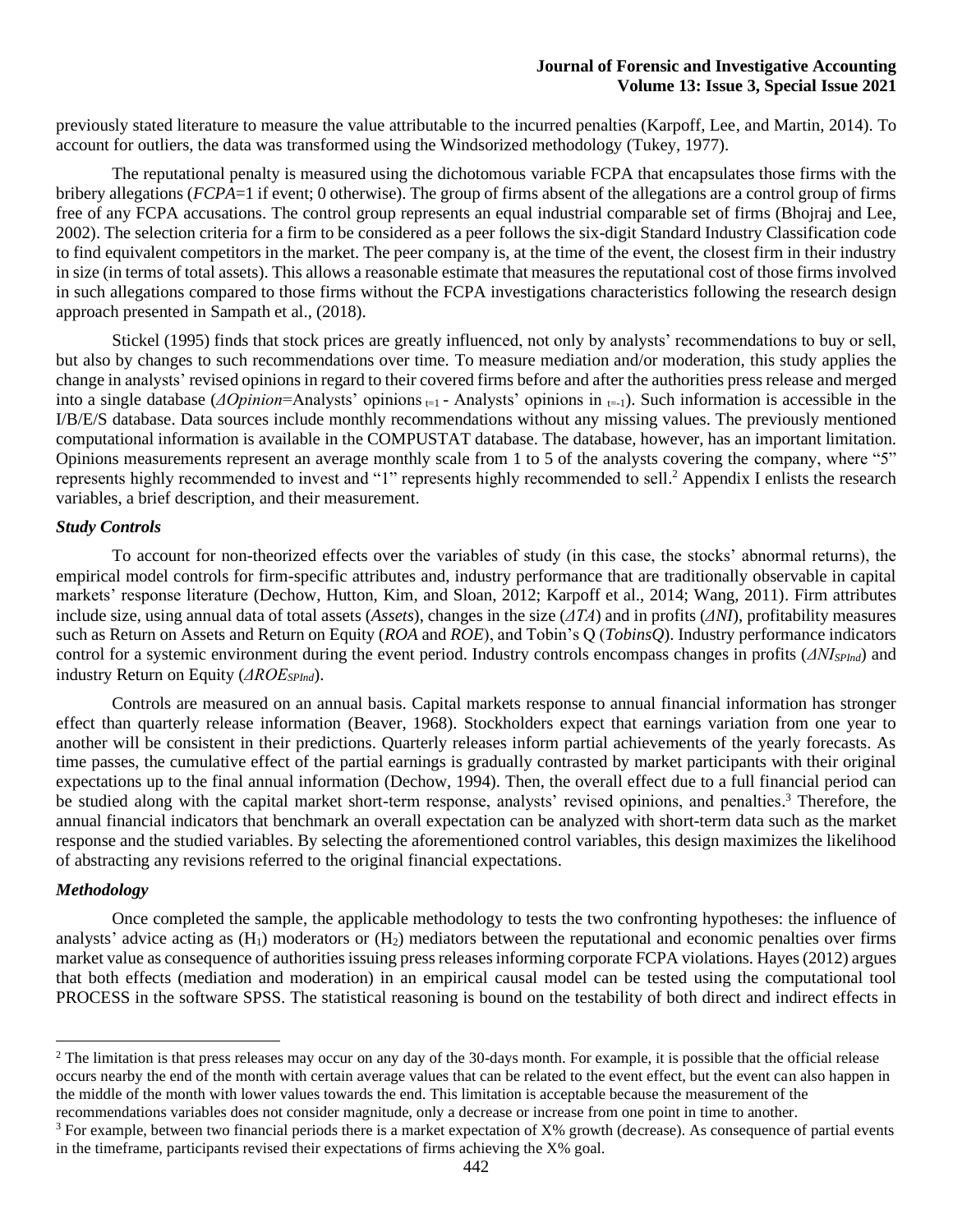mediation<sup>4</sup> and the conditional (direct and indirect) effects in moderation<sup>5</sup> models for predicting unidirectional effects of explanatory variables over a dependent observation. By applying this methodology, it is also possible estimating the directionality of the regress coefficients of the causal variables with their mediation and/or moderation variables (Hayes, 2012).

This methodology starts with an OLS statistical approach consistent with the empirical model found in Karpoff et al.,  $(2014)$ . The theorization process first estimates the observed variables (FCPA and *Fines*) individually. Then, the control variables enrich the testing process. The basic empirical model is as follows:

$$
CAR_{t=(3,8),j} = \beta_j + \lambda_1 FCPA_j + \lambda_2 Fines_j + \lambda_3 Assets_j + \lambda_4 A TA_j + \lambda_5 \Delta NI_j + \lambda_6 ROE_j + \lambda_7 ROA_j + \lambda_8 TobinsQ_j + \lambda_9 \Delta NISPInd_j + \lambda_{10} ROESPInd_j + \varepsilon_j ... (1)
$$

Hypothesis H<sup>1</sup> predicts that analysts' revised advice (*ΔOpinion*) positively moderate the causal effects of the capital markets response (*CAR<sup>3</sup>* and *CAR8*) from the reputational cost (*FCPA*) and the economic penalties (*Fines*) during FCPA press releases violations. To test this, Hayes (2012) argues as necessary condition that the regressed coefficients of the moderation effects (*FCPAXΔopinion* and *FinesXΔOpinion*) have to be statistically significant with the theorized directionality (positive in this case). Noteworthy, the causal relationship between the moderators and the independent variables does not require the coefficients to have statistical significance. A bootstrapped technique applying PROCESS 3.5 in SPSS test for moderation (Hayes, 2012).

Alternatively, hypothesis H<sup>2</sup> predicts the mediation effects of analysts' revised opinions (*ΔOpinion*) between the reputational costs (*FCPA*) and economic penalties (*Fines*) to explain the capital markets response to the authorities' press releases regarding FCPA violations. Three necessary conditions test mediation (e.g., Kenny, 2008; Preacher and Hayes, 2004). Regressed coefficients from the direct effects with the explanatory variables (*FCPA* and *Fines*) and the mediator (*ΔOpinion*) must have statistical significance over the dependent variable (*CAR<sup>3</sup>* and *CAR8*). Then, the indirect effect (*FCPAXΔopinion* and *FinesXΔOpinion*) must also be significant with respect to the dependent observation (*CAR<sup>3</sup>* and *CAR8*). Third, all paths concerning the independent observations (*FCPA* and *Fines*) and the mediator (*ΔOpinion*) should indicate statistical significance. These conditional paths are tested also using the software tool PROCESS 3.5 in SPSS (Hayes, 2012).

## *Validity*

To address validity issues, and because of the OLS multi-group analysis, a nonparametric Chi-square test between groups (FCPA and control group) reveals differences in abnormal stock returns and the explanatory variables. The usage of Chi-square tests help to address potential selection bias (Franke, Ho, and Christie, 2012). In addition, a supplementary analysis tests with a random dependent variable tests potential endogeneity issues and model stability. Roberts and Whited (2013) finds replacing the predicting with a stochastic variable is useful in assessing model causality and specification. These two tests results, parametric and nonparametric, are presented at the end of the results section.

#### **Results**

Table 1 displays the key statistics from 2007 to 2018 data. In terms of the economic penalties, the final sample revealed a total governmental collection from penalties of \$10.5 billion as consequence of the 124 FCPA violations. On average, each organization paid \$84.76 million to end the investigation. Authorities collected in 2016 the largest amount of penalties in the twelve-year period (\$2.7 billion) while the minimum amount occurred in 2014 (\$138.6 million). The highest peak of the press releases (19 cases) occurred in 2016 while a minimum (6 cases) of happened in 2009. Noteworthy, there is no statistical evidence that the number of cases and the collection of fines are growing nor decreasing in the studied timeframe. [See Table 1, pg. 451]

In terms of the capital market returns, the 124 cases present mix results (positive and negative values). The examination entails using the Fama-French three-factor-model to estimate the dependent variables *CAR<sup>3</sup>* and *CAR<sup>8</sup>* (Fama and French, 1993), as well as the Patell Z Event Test statistic to reveal the date when the market truly responded (Binder, 1998). Panels A and B in Table 2 report the mean and cumulated total abnormal returns with statistical values surrounding

<sup>&</sup>lt;sup>4</sup> In mediation models, the mediator first is estimated using the formula:  $M=i_m+a_1X+e_M$ . Then, the model tests the regress coefficients (including the mediator regression coefficient) using the formula:  $Y = i_y + c' \cdot 1X + b_1M + e_y$ .

<sup>&</sup>lt;sup>5</sup> Hayes (2012) tests the regression coefficients applying a bootstrap technique with the equation:  $Y = i + c_1X+c_2M+c_3XM+c_3$ .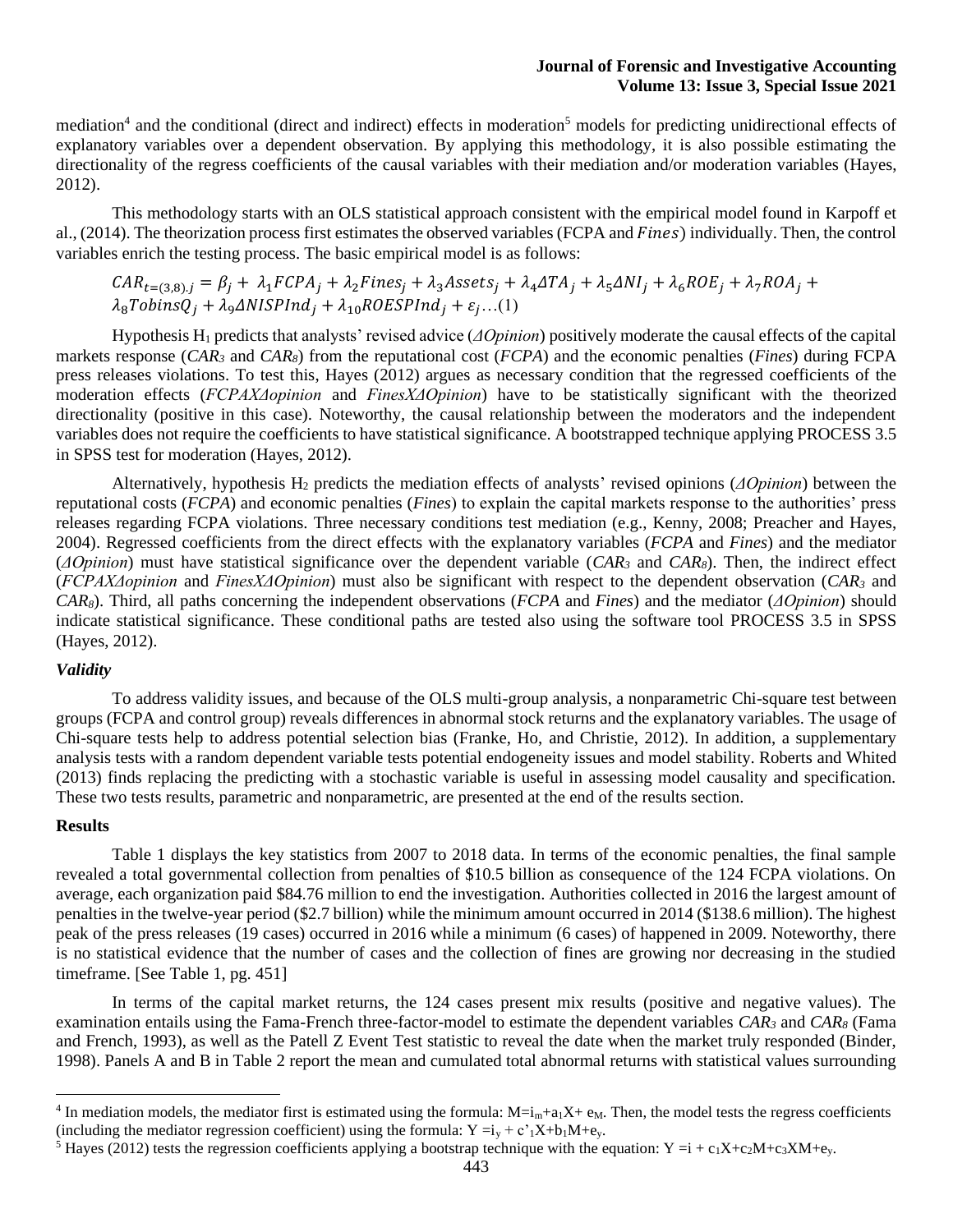the release time horizon and results from the Patell Z statistic. Figures 1 and 2 offer a visual representation of the event methodology results. 6 [See Table 2, pg. 452 and Figure 1 and 2, pg. 458]

In average, the variable  $CAR_3$  has a positive value (M=.38%, SD=4.5%). Once partitioned results into negative and positive, results indicate that 60 cases had abnormal values lower than zero (M=-2.84%). The rest of the cases (64) presented positive abnormal returns (M=3.23%). Figure 3 displays the distribution of the *CAR<sup>3</sup>* per observed firm (lowest to highest). [See Figure 3, pg. 459]

The variable *CAR<sup>8</sup>* present similar a distribution as presented in Figure 4. The average abnormal response of the full sample is positive (M=.96%, SD=7.14%). Split data into positive and negative shows 60 cases with a negative reaction  $(M=-4.65%)$  and 64 with values higher than zero  $(M=5.51%)$ . Findings in the two horizons state that in half of the releases securities gained values after the events. [See Figure 4, pg. 459]

Pearson's correlation coefficient references across variables are displayed in Table 3. Noteworthy, there is statistically significant correlation in *CAR<sup>3</sup>* and *CAR<sup>8</sup>* with the independent variable *FCPA* and *Fines*. The correlation amid the variable *ΔOpinion* has statistical significance with *FCPA* and *Fines* (and not with *CAR<sup>3</sup>* and *CAR8*)*.* [See Table 3, pg. 453]

## *Baseline Results*

From the OLS methodology, empirical model findings are consistent with previous literature (e.g., Karpoff et al., 2014; Sampath et al., 2018). Models 1 to 3 presented in Panel A in Table 4 show the multivariate results for the three-day horizon. The reputational and economic penalties statistically explain the market reaction in the three-day window (pvalue<.05) –models results columns 1 to 3. With respect to the eight-day window as shown in Panel B in Table 5, explanatory variables (*FCPA and Fines*) have also statistical significance (p-value<.05) –models 1 to 6. [See Table 4, pg. 453–454]

## *Hypothesis 1 Results*

Hypothesis 1 tests for the moderating effect of analysts' revised opinions. Applying the bootstrapping methodology for testing moderation, there is evidence for arguing statistical significance. Model 1 presented in Table 5 displays the influence of analysts moderating the reputational penalties (*FCPAXΔOpinion*) with positive statistical significance in the three-day horizon (b=.114; p-value $<05$ ). The moderating effect in the eight-day window lacks statistical significance  $(p>0.05)$  as shown in model 3 of Table 5. Economic penalties lack of moderation significant indicators in both timeframes models 2 and 4 in Table 5, (*FinesXΔOpinion*: p-value<.05).

Preacher and Hayes (2004) argue that moderation exists in presence of statistically significant values in the interaction term using a bootstrap methodology. In such case, the interaction variable for the reputational penalties (*FCPAXΔOpinion*) results significant in the three-day window meanwhile the economic penalty did not comply with the moderation condition (*FinesXΔOpinion*). Based on these indicators, hypothesis 1 is fully supported in the three-day horizon for the (a) reputational penalties and not for the (b) economic penalties. This suggests that the influential power of analysts moderates the reputational, and not the economic, penalties from the capital markets in the short window after the event. [See Table 5, pg. 455]

## *Hypothesis 2 Results*

The second hypothesis states the mediation role of analysts' revised opinions in the market response after the FCPA details are revealed. Preacher and Hayes (2004), argue that using direct and indirect paths testing technique, three conditions have to be meet for arguing mediation: (1) direct paths from the independent variables to the mediators must be significant; (2) direct path from the mediator to the independent variable also must have statistical significance; (3) and the indirect path need to satisfy the significant condition. In this sense, Table 6 presents in Panels A, B, and C the results for the three conditions for mediation. [See Table 6, pg. 456]

Panel A in Table 6 contains the direct paths results concerning the independent variables (*FCPA* and *Fines*) and the mediator (*ΔOpinion*). Findings show statistically significant evidence that the reputational and economic penalties (*FCPA*  and *Fines* -independently) have both positive and significant coefficients (b>0; p-value <.05) to explain the revised opinions

 $6$  Noteworthy, the control group lacks statistical significance surrounding the FCPA release of their peer group (Patel Z<1.9).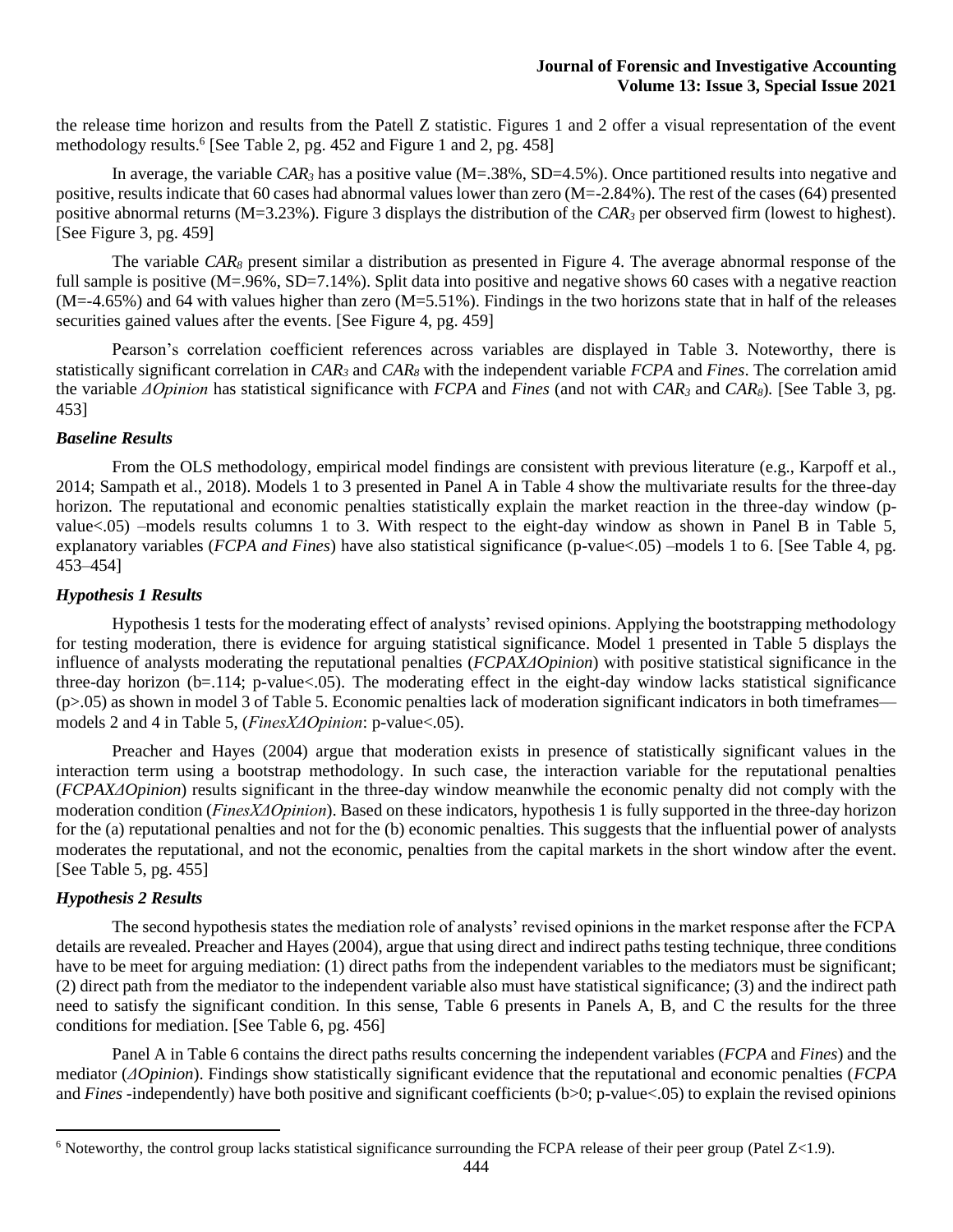(*ΔOpinion*), as displayed in models 1 to 2 Panel A Table 6. This information satisfies the first mediation condition of a statistically significant path between the independent variable and the mediators (Preacher and Hayes, 2004).

Condition 2 focus on the direct effects in the mediator and the independent variables. Results in models 1 to 6 indicate that, analysts revised opinions lack of statistical significance (p-value>.05). These results indicate that the mediator variable (*ΔOpinion*) does not explain the independent variables the market response (*CAR<sup>3</sup>* and *CAR8*). This finding suggest that mediation does not exist because of the lack of statistical power between the mediator and the observed dependent variable.

The third condition results are presented in Panel C in Table 6. In this case, results from the indirect effects are statistically significant (p-value<.05) for the economic and reputational penalties, the mediator (*ΔOpinion*) and the dependent observations (*CAR<sup>3</sup>* and *CAR8*). Although condition 3 for arguing mediation is statistically significant, results from the direct effects (condition 2) lack of statistical reliability. Based on these results, hypothesis 2 cannot be supported because the path between the analyst's reactions does not help to explain the relationship concerning the economic and reputational penalties as independent variables and the market response.

#### *Validity Results*

In order to analyze the accuracy and consistency of the findings, the dataset was subject to supplemental validity examinations. The analysis first, tests the variance distributions to address the homogeneity assumptions among groups. The second examination checks any potential endogeneity issues between the independent variables and the capital market responses. Finally, a model's stability test supports the consistency of the findings.

The first validity test analyzes the homogeneity assumptions across groups. The analysis focuses on whether the capital market responds differently concerning the study and the control groups. One-way ANOVA test allows the examination of the variances distributions (Brown and Forsythe, 1974). Test results presented in Table 7 do not indicate a violation of the homogeneity assumption of unequal variability in the two-time horizons (three-day and eight-day windows) between the observed and control groups (p-value>.1). However, the percentage of variability explanation is less than 10 percent given the two groups (η2<.1). This information suggests that the variability distribution of capital markets' responses is similar among the observed and control groups, but not because of facing an FCPA event. These results indicate that the pursuance of a deeper explanation as to the responses to the capital markets seems logical. [See Table 7, pg. 457]

Analysts' revised opinions were subject to the equality in the variance test to evaluate whether or not the opinions' variability distributions differ because of the event. Results from constraining the grouping variable by the study and the control groups indicate uneven variability (p-value<.05) as presented in Table 8 (Panel A). Also, in both group cases, the explanatory power of their variability has no statistical significance (p-value>.1) with less than 2 percent. This information argues that the variances distribution of analysts' recommendations differs across groups, which is consistent with the OLS results. Therefore, it is possible to argue that analysts change their expectations differently because firms were accused of a wrongdoing compared to the distribution of analysts' covering the non-event firms. In other words, analysts in their revised expectations perceived the misconduct differently than the non-event firms.

Hypothesis testing results indicate the statistical power of analysts helping the capital markets to invest after the studied event; however, a plausible argument could suggest that analysts' recommendations may be triggered by observing the stock returns instead of by analyzing the expected firms' financial performance. To address potential endogeneity issue, a logistic regression analysis focuses on understanding whether there could be a potential influence that not only stock returns, but also economic penalties, may exercise over analysts' recommendations. This analysis is performed by replacing the dependent variable as the variable *ΔOpinion* and as pseudo-independent variables *CAR3*, *CAR8*, economic and reputational penalties. Statistical results in Table 7 dissipate the potential issue. As expected, the model contains limited explanatory power (Pseudo- $R^2 = .030$ ) and the pseudo-independent variables have no statistical significance to explain the behavior of analysts (p-values>.05). Therefore, the originally designed empirical model hardly suggests endogeneity issues with the variables dynamics. [See Table 8, pg. 457]

Lastly, a supplemental analysis tests the robustness of the empirical model's stability by changing the abnormal returns variables with a random alternative (Moulton, 1986). The unrelated variable "change in assets in the SandP500 index" replaces the dependent variables (*CAR<sup>3</sup>* and *CAR8*). Results in Table 9, columns 1 and 2, indicate that the influence of the independent and control variables to explain the random variable is absent (p-values>.05). The significant result (p-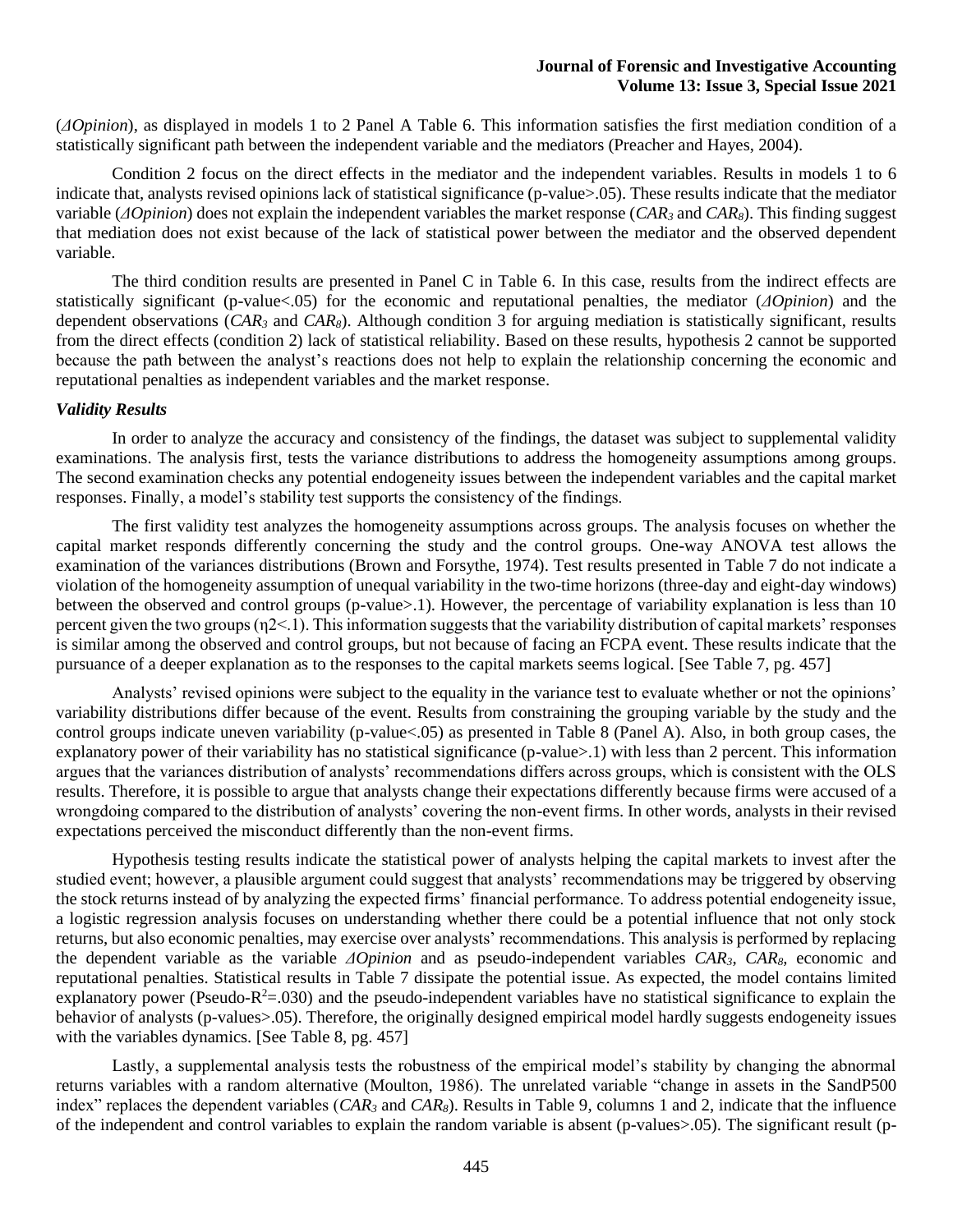value<.05) occurs only within the control variable the standard and poor's industrial return on equity (*ROESPInd*) This information suggests the baseline empirical model has reasonable statistical stability. [See Table 9, pg. 457]

### **Discussion**

In an effort to understand an observed academic phenomenon (securities' mispricing) once authorities informed society about firms' FCPA violations, compelling results from public archives offer a plausible explanation. Statistical evidence suggest that the revised opinion of financial analysts moderate, rather than mediate, the causal relationship between the reputational, and not economic, penalties to the markets. This moderation effect lasts only in the short period (three-day window only) after the publication.

These findings could have several implications to the capital market literature in terms of financial analysts' role during a specific corporate violation. The revised opinions by themselves lack explanatory power of the market response under FCPA violations. This result is contrary to the traditional analysts' literature where these professionals would serve as intermediaries (mediators) between firms' behavior and investors under normal business circumstances (e.g., Brennan, Jegadeesh, and Swaminathan, 1993; Clement and Tse, 2003; Bradley, et al., 2014). Instead, when firms face bribery charges, they exercise a moderating effect to capital providers of the reputational penalties from society. Kadous, Mercer, and Thayer (2009) finds similar influence of analysts when their opinions are highly divided. For investors, opinions when they are contradictory (Kadous, Mercer, and Thayer, 2009), or under a highly arguable social phenomenon (such as the information content of FCPA press release), lack of the informational power that could aid the market in promoting securities' pricing. However, their advice connects with the social outrage of society to accentuate the reputational penalties.

Analysts' influence could explain the stock prices anticipate downturns in both profitability because of the economic penalties and the reputational fines–social rejection effect. Empirical evidence supports this approach. The economic cost from legal fines also partially explains the downturn (Karpoff et al., 2008). Sampath et al. (2018) adds two-days reputational cost on shares value. Armour, Mayer, and Polo (2017) document that the market response is a combination of both economics and reputations (with the latter containing a tendency to be substantially larger than the paid fines after the authorities' press release). Findings in the manuscript suggest that the difference in the shares values between both, economic and reputational penalties could be accounted to the revised expectations of financial analysts considering the moderation effect is limited only to the reputational penalties.

What remains unexplored as consequence of this research findings, the understanding of analysts' motivations to follow the social outrage in their opinions. This problem is because their revised expectations are not based on the economic and legal fines paid by firms to overcome the event. On the contrary, it is to future endeavors to untangle which firms' characteristics or economic context explain the change in their opinions in a sense that capital market suppliers will pay the reputational backlash from their professional advice.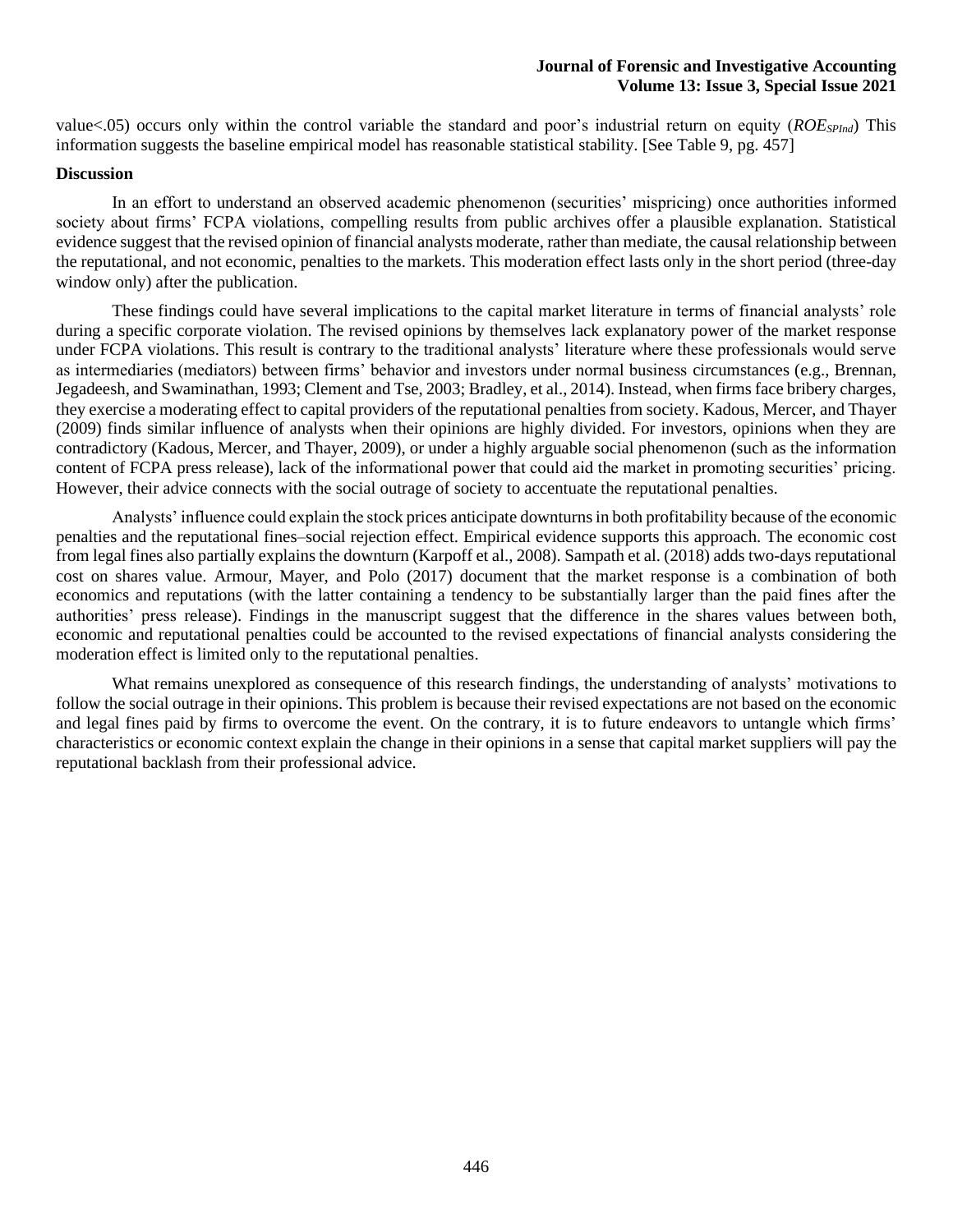#### **References**

- Anderson, J. C., and Frankle, A. W. (1980). Voluntary social reporting: An iso–beta portfolio analysis. *The Accounting Review*, 55(3): 467–479.
- Amiram, D., Bozanic, Z., Cox, J. D., Dupont, Q., Karpoff, J. M., and Sloan, R. (2018). Financial reporting fraud and other forms of misconduct: a multidisciplinary review of the literature. *Review of Accounting Studies*, 23(2), 732–783.
- Armour, J., Mayer, C., and Polo, A. (2017). Regulatory sanctions and reputational damage in financial markets. *Journal of Financial and Quantitative Analysis*, 52(4): 1429–1448.
- Beaver, W. H. (1968). The information content of annual earnings announcements. *Journal of Accounting Research*: 67– 92.
- Black, E. L., Carnes, T. A., and Richardson, V. J. (2000). The market valuation of corporate reputation. *Corporate Reputation Review*, 3(1): 31–42.
- Bhojraj, S., and Lee, C. (2002). Who is my peer? A valuation-based approach to the selection of comparable firms. *Journal of Accounting Research*, 40(2): 407–439.
- Bradley, D., Clarke, J., Lee, S., and Ornthanalai, C. (2014). Are analysts' recommendations informative? Intraday evidence on the impact of time stamp delays. *The Journal of Finance*, 69(2), 645–673.
- Brown, M. B., and Forsythe, A. B. (1974). Robust tests for the equality of variances. *Journal of the American Statistical Association*, 69(346), 364–367.
- Brennan, M. J., Jegadeesh, N., and Swaminathan, B. (1993). Investment analysis and the adjustment of stock prices to common information. *The Review of Financial Studies*, 6(4), 799–824.
- Brennan, M. J., and Subrahmanyam, A. (1995). Investment analysis and price formation in securities markets. *Journal of Financial Economics*, 38(3), 361–381.
- Clement, M. B., and Tse, S. Y. (2003). Do investors respond to analysts' forecast revisions as if forecast accuracy is all that matters?. *The Accounting Review*, 78(1), 227–249.
- Cline, B. N., Walkling, R. A., and Yore, A. S. (2018). The consequences of managerial indiscretions: Sex, lies, and firm value. *Journal of Financial Economics*, 127(2), 389–415.
- Cowan, A. R. (1993). Tests for cumulative abnormal returns over long periods: Simulation evidence. *International Review of Financial Analysis*, 2(1), 51–68.
- Dechow, P. M. (1994). Accounting earnings and cash flows as measures of firm performance: The role of accounting accruals. *Journal of Accounting and Economics*, 18(1), 3–42.
- Dechow, P. M., Hutton, A. P., Kim, J. H., and Sloan, R. G. (2012). Detecting earnings management: A new approach. *Journal of Accounting Research*, 50(2): 275–334.
- Fama, E. F. (1991). Efficient capital markets: II. *The Journal of Finance*, 46(5): 1575–1617.
- Fama, E. F., and French, K. R. (1993). Common risk factors in the returns on stocks and bonds. *Journal of Financial Economics*, 33(1): 3–56.
- Fich, E. M., and Shivdasani, A. (2007). Financial fraud, director reputation, and shareholder wealth. *Journal of Financial Economics*, 86(2): 306–336.
- Fombrun, C., and Foss, C. (2004). Business ethics: Corporate responses to scandal. *Corporate Reputation Review*, 7(3): 284–288.
- Fombrun, C., and Shanley, M. (1990). What's in a name? Reputation building and corporate strategy. *Academy of Management Journal*, 33(2): 233–258.
- Franke, T. M., Ho, T., and Christie, C. A. (2012). The chi–square test: Often used and more often misinterpreted. *American Journal of Evaluation*, 33(3), 448–458.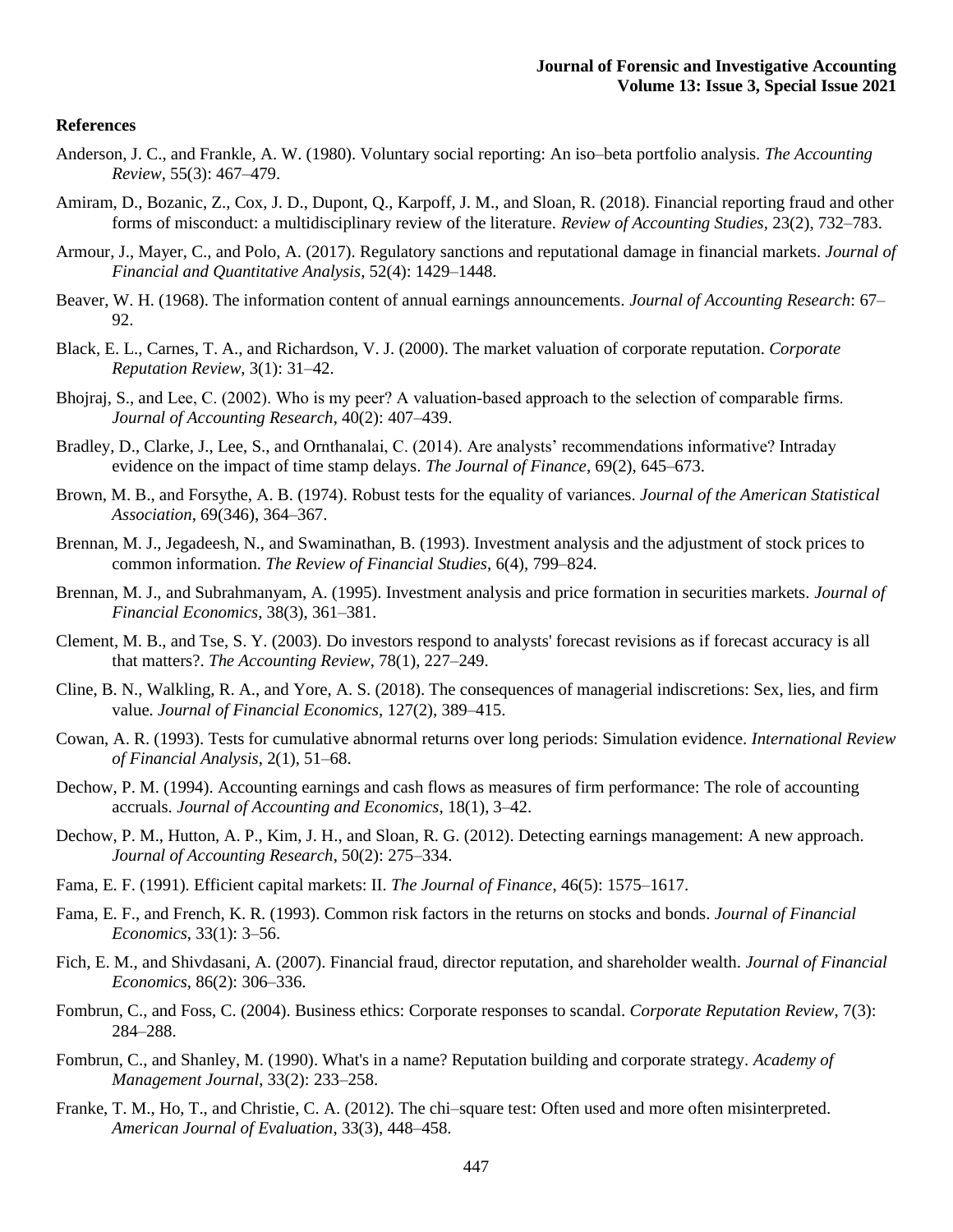- Gertsen, F. H., van Riel, C. B., and Berens, G. (2006). Avoiding reputation damage in financial restatements. *Long Range Planning*, 39(4): 429–456.
- Gillespie, N., and Dietz, G. (2009). Trust repair after an organization–level failure. *Academy of Management Review*, 34(1): 127–145.
- Grinblatt, M., and Keloharju, M. (2001). How distance, language, and culture influence stockholdings and trades. *The Journal of Finance*, 56(3): 1053–1073.
- Harris, M., and Raviv, A. (1993). Differences of opinion make a horse race. *Review of Financial studies*, 6(3): 473–506.
- Hayes, A. F. (2012). PROCESS: A versatile computational tool for observed variable mediation, moderation, and conditional process modeling [White Paper]. Retrieved from http://www.afhayes.com/public/process2012.pdf
- Hennes, K. M., Leone, A. J., and Miller, B. P. (2008). The importance of distinguishing errors from irregularities in restatement research: The case of restatements and CEO/CFO turnover. *The Accounting Review*, 83(6): 1487– 1519.
- Heugens, P. P., Van Riel, C., and Van Den Bosch, F. A. (2004). Reputation Management Capabilities as Decision Rules\*. *Journal of Management Studies*, 41(8): 1349–1377.
- Ho, C. K. (2005). Corporate governance and corporate competitiveness: An international analysis. *Corporate Governance: An International Review*, 13(2): 211–253.
- Hou, K., Mo, H., Xue, C., and Zhang, L. (2019). Which factors?. *Review of Finance*, 23(1), 1–35.
- Ivković, Z., and Jegadeesh, N. (2004). The timing and value of forecast and recommendation revisions. *Journal of Financial Economics*, 73(3), 433–463.
- Kadous, K., Mercer, M., and Thayer, J. (2009). Is there safety in numbers? The effects of forecast accuracy and forecast boldness on financial analysts' credibility with investors. *Contemporary Accounting Research*, 26(3), 933–968.
- Karpoff, J. M., Lee, D. S., and Martin, G. S. (2008). The cost to firms of cooking the books. *Journal of Financial and Quantitative Analysis*, 43(03): 581–611.
- Karpoff, J. M., Lott, Jr, J. R., and Wehrly, E. W. (2005). The reputational penalties for environmental violations: Empirical evidence. *The Journal of Law and Economics*, 48(2): 653–675.
- Karpoff, J. M., Lee, D. S., and Martin, G. S. (2014). The economics of foreign bribery: Evidence from FCPA enforcement actions. Available at SSRN, 1573222.
- Kenny, D. A. (2008). Reflections on mediation. *Organizational research methods*, 11(2), 353–358.
- Koehler, M. (2009). The façade of FCPA enforcement. *Georgetown Journal of International Law*, 41, 907.
- Krüger, P. (2015). Corporate goodness and shareholder wealth*. Journal of financial economics*, 115(2), 304–329.
- Luo, X., Wang, H., Raithel, S., and Zheng, Q. (2015). Corporate social performance, analyst stock recommendations, and firm future returns. *Strategic Management Journal*, 36(1), 123–136.
- Palmrose, Z.V., Richardson, V. J., and Scholz, S. (2004). Determinants of market reactions to restatement announcements. *Journal of Accounting and Economics*, 37(1): 59–89.
- Persons, O. S. (2019). Is Bribery Worth It? An Analysis of Companies Subject to FCPA Enforcement Actions. *Journal of Forensic and Investigative Accounting*, 11(1).
- Pfarrer, M. D., Pollock, T. G., and Rindova, V. P. (2010). A tale of two assets: The effects of firm reputation and celebrity on earnings surprises and investors' reactions. *Academy of Management Journal*, 53(5): 1131–1152.
- Preacher, K. J., and Hayes, A. F. (2004). SPSS and SAS procedures for estimating indirect effects in simple mediation models. *Behavior research methods, instruments, and computers*, 36(4), 717–731.
- Roberts, M. R., and Whited, T. M. (2013). Endogeneity in empirical corporate finance1. *In Handbook of the Economics of Finance* (Vol. 2, pp. 493–572). Elsevier.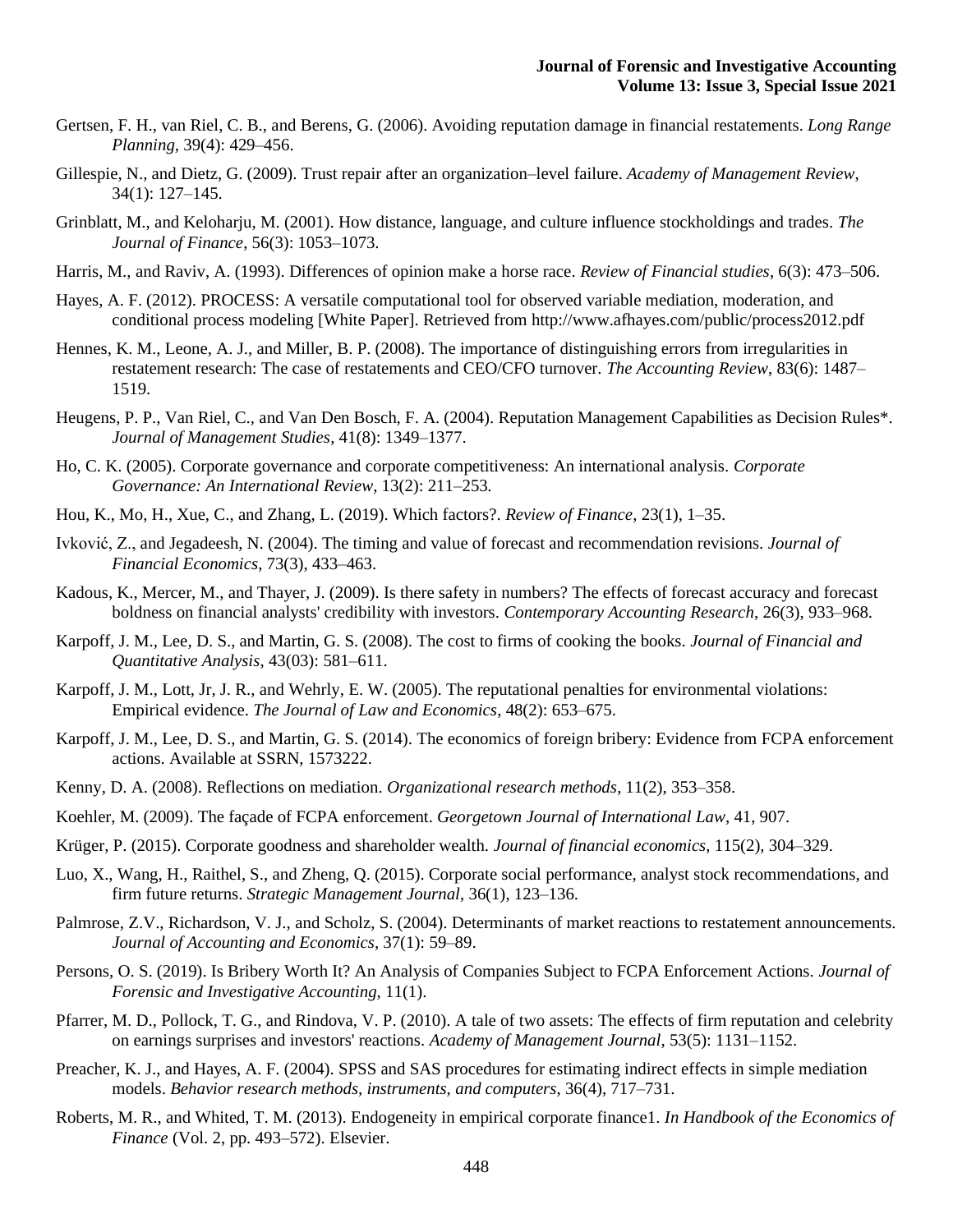- Sampath, V. S., Gardberg, N. A., and Rahman, N. (2018). Corporate reputation's invisible hand: Bribery, rational choice, and market penalties. *Journal of Business Ethics*, 151(3), 743–760.
- Stambaugh, R. F., and Yuan, Y. (2017). Mispricing factors. *The Review of Financial Studies*, 30(4), 1270–1315.
- Stickel, S. E. (1995). The anatomy of the performance of buy and sell recommendations. *Financial Analysts Journal*, 51(5), 25–39.
- Tukey, J. W. (1977). *Exploratory data analysis* (Vol. 2). Reading, MA: Addison–Wesley.
- Wang, T. Y. (2011). Corporate securities fraud: Insights from a new empirical framework. *The Journal of Law, Economics, and Organization*, 29(3): 535–568.
- Wang, K., and Jiang, W. (2019). Brand equity and firm sustainable performance: The mediating role of analysts' recommendations. *Sustainability*, 11(4), 1086.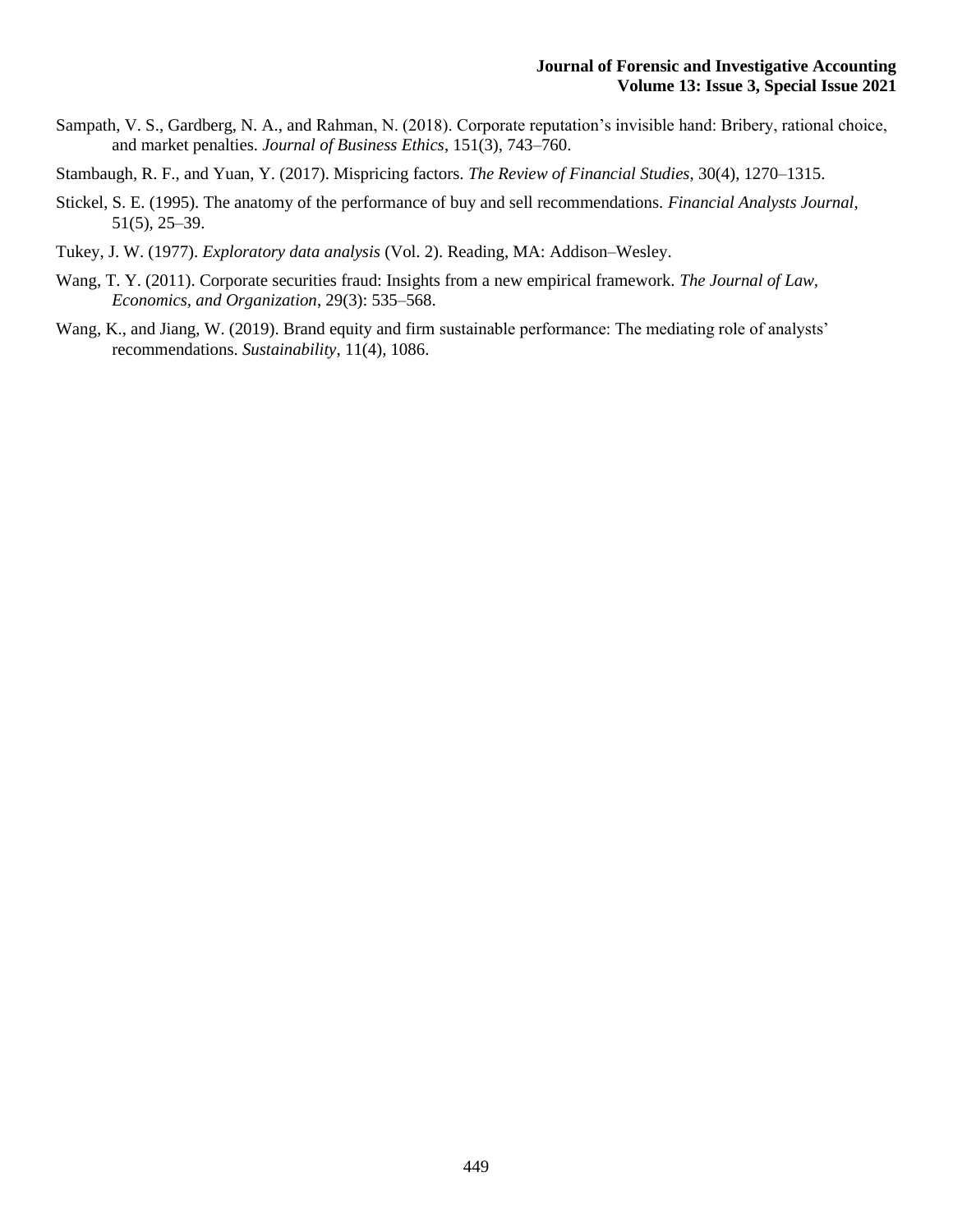| Variable                | Description                                                                                                              | Measurement        |
|-------------------------|--------------------------------------------------------------------------------------------------------------------------|--------------------|
| $CAR_3$                 | Cumulative Abnormal Returns in $+/- 3$ days before the event                                                             | Event Study        |
| $CAR_{8}$               | Cumulative Abnormal Returns in $+/- 8$ days before the event                                                             | <b>Event Study</b> |
| <b>FCPA</b>             | Binary grouping variable $[1 = FCPA$ violations, 0=no $FCPA$<br>violations]                                              | <b>Binary</b>      |
| Fines                   | Amount agreed by firms to settle the investigation                                                                       | USD million        |
| $\triangle$ Opinion     | Change in the Analysts' recommendation [5 full upgrade, 1 full<br>downgrade] $Opinion_{t=1} - Opinion_{t=0}$             | Scale              |
| Assets                  | Total Assets before the FCPA event                                                                                       | USD millions       |
| ATA                     | Change in total assets from before and after the event                                                                   | USD millions       |
| ⊿NI                     | Change in total income from before and after the event                                                                   | USD millions       |
| <b>ROE</b>              | Annual Return on Equity before the event                                                                                 | Percentage         |
| <b>ROA</b>              | Return on Assets before the event                                                                                        | Percentage         |
| Tobins'Q                | Firms' value estimation of the sum of total assets plus the market<br>value minus the book value divided by total assets | Ratio              |
| $\Delta N$ <i>SPInd</i> | Change in total income of the SP Industrial index before and after<br>the event                                          | <b>USD</b> million |
| $\triangle ROE$ SPInd   | Industrial index Return on Equity before the event                                                                       | Percentage         |

## **Appendix I: Description of the Model Variables**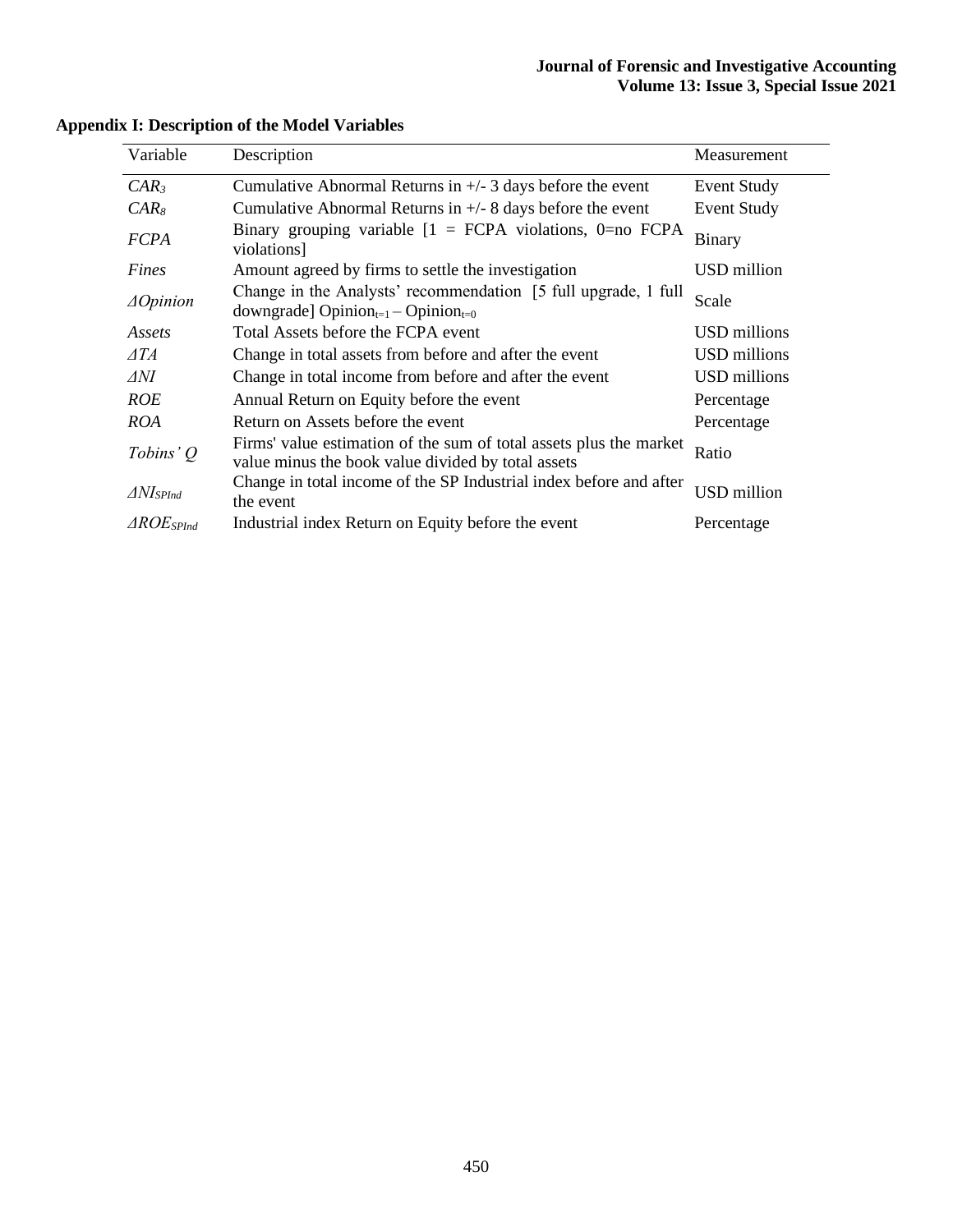|                                | Panel A: FCPA violations by Case, Penalties and Year |           |                               |           |
|--------------------------------|------------------------------------------------------|-----------|-------------------------------|-----------|
| Year                           | # of Corruption Cases                                |           | Fines U.S. dollars (millions) |           |
| 2007                           | $8\,$                                                | 139.60    |                               |           |
| 2008                           | $\overline{7}$                                       | 1,655.53  |                               |           |
| 2009                           | 6                                                    | 42.79     |                               |           |
| 2010                           | 16                                                   | 1,327.25  |                               |           |
| 2011                           | 12                                                   | 286.35    |                               |           |
| 2012                           | 8                                                    | 152.30    |                               |           |
| 2013                           | 8                                                    | 747.85    |                               |           |
| 2014                           | $\overline{7}$                                       | 138.60    |                               |           |
| 2015                           | 8                                                    | 585.30    |                               |           |
| 2016                           | 19                                                   | 2,771.34  |                               |           |
| 2017                           | 8                                                    | 789.10    |                               |           |
| 2018                           | 17                                                   | 1,873.94  |                               |           |
| Total                          | 124                                                  | 10,509.95 |                               |           |
| Mean                           | 12                                                   | 84.76     |                               |           |
| <b>SD</b>                      | 4.3                                                  | 2,289.40  |                               |           |
| <b>Panel B: Key Statistics</b> |                                                      |           |                               |           |
|                                |                                                      | Mean      | <b>SD</b>                     | ${\bf N}$ |
| $CAR_3$                        |                                                      | .004      | .046                          | 124       |
| $CAR_{8}$                      |                                                      | .010      | .072                          | 124       |
| $\triangle$ Opinion            |                                                      | .177      | .411                          | 124       |
| Assets (millions)              |                                                      | 77,834    | 270,705                       | 124       |
| $\triangle TA$ (millions)      |                                                      | 3,982     | 20,617                        | 124       |
| $\Delta NI$ (millions)         |                                                      | $-244$    | 2,612                         | 124       |
| <b>ROE</b>                     |                                                      | .103      | .231                          | 124       |
| <b>ROA</b>                     |                                                      | .051      | .073                          | 124       |
| Tobins' Q                      |                                                      | 1.094     | .508                          | 124       |
| $\Delta N I_{SPInd}$           |                                                      | 8.936     | 17.898                        | 124       |
| $ROE_{SPInd}$                  |                                                      | .162      | .017                          | 124       |

## **Table 1: Key Statistics**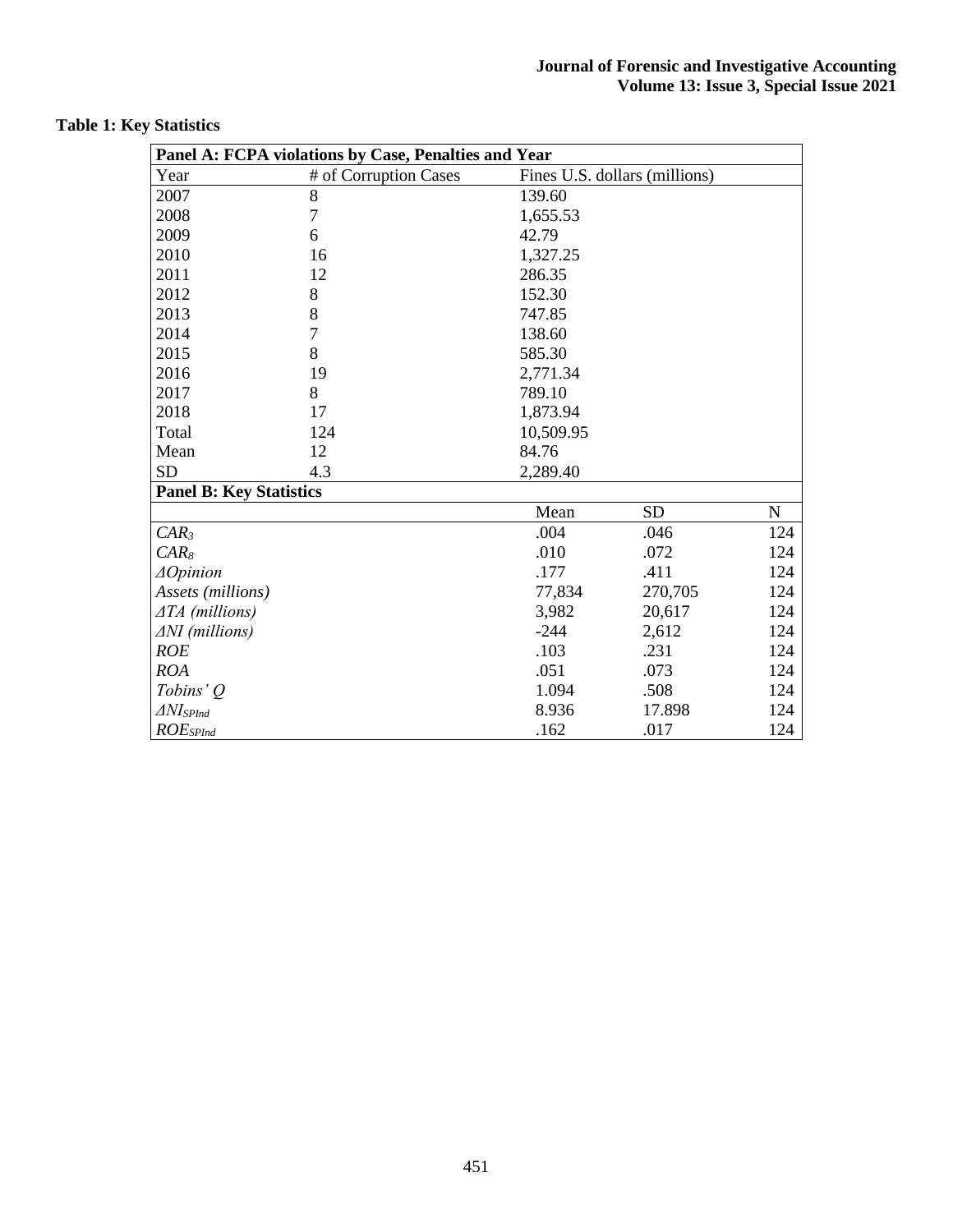|                  | <b>Panel A: Three-day Event Window</b> |            |            |                            |            |          |  |  |  |  |  |  |  |  |
|------------------|----------------------------------------|------------|------------|----------------------------|------------|----------|--|--|--|--|--|--|--|--|
|                  | FCPA Press Release Group               |            |            | Control Group              |            |          |  |  |  |  |  |  |  |  |
| Event-<br>window | Mean<br>Abnormal<br>Return             | <b>CAR</b> | Patell-Z   | Mean<br>Abnormal<br>Return | <b>CAR</b> | Patell-Z |  |  |  |  |  |  |  |  |
| $-3$             | $-116%$                                | $-116%$    | .010       | $-.279%$                   | $-.279%$   | $-1.396$ |  |  |  |  |  |  |  |  |
| $-2$             | .044%                                  | $-.072%$   | 1.609      | $-.487\%$                  | $-766%$    | $-1.210$ |  |  |  |  |  |  |  |  |
| $-1$             | .535%                                  | .463%      | 2.043      | $-.008\%$                  | $-0.774\%$ | $-.593$  |  |  |  |  |  |  |  |  |
| $\Omega$         | .078%                                  | .542%      | .863       | $-168%$                    | $-941%$    | $-1.102$ |  |  |  |  |  |  |  |  |
|                  | .099%                                  | .641%      | $-.311$    | .227%                      | $-714%$    | 1.103    |  |  |  |  |  |  |  |  |
| 2                | .020%                                  | .662%      | $-.436$    | $-192\%$                   | $-907\%$   | $-.606$  |  |  |  |  |  |  |  |  |
| 3                | $-0.268%$                              | .387%      | $-0.076\%$ | $-983%$                    | $-.667$    |          |  |  |  |  |  |  |  |  |

|  |  |  |  |  |  |  |  |  | <b>Table 2: Event Study Results of Capital Market Responses</b> |
|--|--|--|--|--|--|--|--|--|-----------------------------------------------------------------|
|--|--|--|--|--|--|--|--|--|-----------------------------------------------------------------|

## **Panel B: Eight-day Event Window**

|                | <b>FCPA Press Release Group</b> |            |          | Control Group |            |          |
|----------------|---------------------------------|------------|----------|---------------|------------|----------|
| Event          | Mean                            |            |          | Mean          |            |          |
| window         | Abnormal                        | <b>CAR</b> | Patell-Z | Abnormal      | <b>CAR</b> | Patell-Z |
|                | Return                          |            |          | Return        |            |          |
| $-8$           | $-.205%$                        | $-.205%$   | $-.472$  | .313%         | .313%      | 1.680    |
| $-7$           | .125%                           | $-.080%$   | .465     | $-.171%$      | .142%      | $-.290$  |
| $-6$           | .132%                           | .053%      | $-.505$  | .338%         | .481%      | .757     |
| $-5$           | $-168%$                         | $-116%$    | $-.185$  | $-.211%$      | .269%      | $-.632$  |
| $-4$           | .070%                           | $-.045%$   | 1.349    | $-0.376%$     | $-.107%$   | $-1.482$ |
| $-3$           | $-105%$                         | $-.150%$   | .029     | $-.282%$      | $-.389%$   | $-1.441$ |
| $-2$           | .051%                           | $-.099%$   | 1.700    | $-.505%$      | $-.894\%$  | $-1.295$ |
| $-1$           | .531%                           | .431%      | 1.947    | $-.003%$      | $-.897\%$  | $-.535$  |
| $\overline{0}$ | .058%                           | .490%      | .716     | $-150%$       | $-1.047%$  | $-.986$  |
| $\mathbf{1}$   | .093%                           | .582%      | $-.212$  | .240%         | $-0.806\%$ | 1.126    |
| $\overline{2}$ | .049%                           | .632%      | $-.211$  | $-.208%$      | $-1.015%$  | $-.522$  |
| 3              | $-0.263%$                       | .369%      | $-1.827$ | $-.104%$      | $-1.119%$  | $-0.744$ |
| $\overline{4}$ | .421%                           | .790%      | 1.455    | .073%         | $-1.046%$  | .406     |
| 5              | .197%                           | .987%      | 1.421    | $-.337%$      | $-1.383%$  | $-.690$  |
| 6              | .148%                           | 1.135%     | 1.111    | $-0.368\%$    | $-1.751%$  | $-1.390$ |
| $\overline{7}$ | $-.001%$                        | 1.134%     | .443     | $-0.769\%$    | $-2.520%$  | $-3.231$ |
| 8              | .070%                           | 1.204%     | 1.369    | $-471%$       | $-2.990\%$ | $-2.569$ |

Bold numbers represent statistical significance higher than 90% confidence (2-tailed) using a Patell-Z statistic as an approximation of a t-statistic.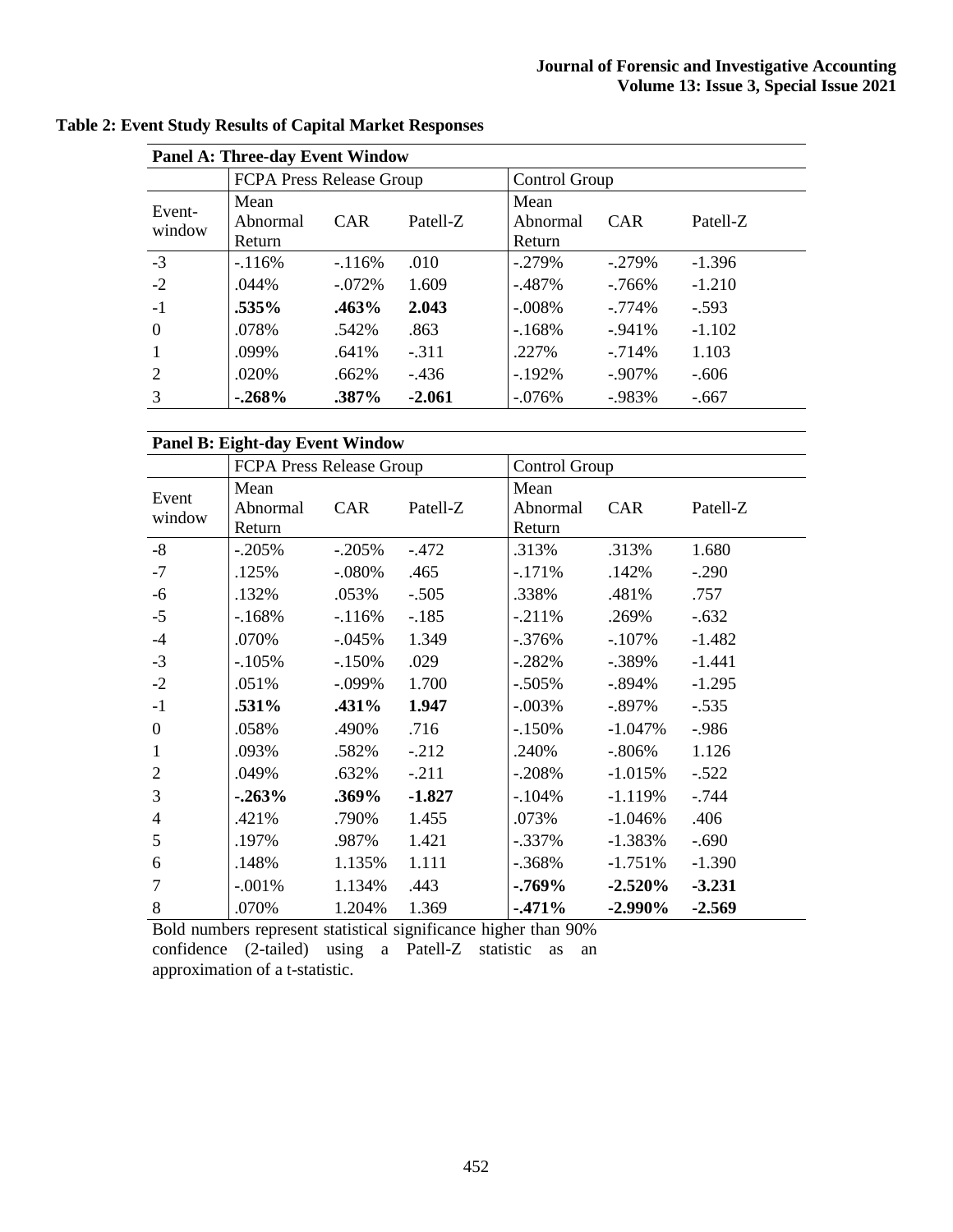#### **Table 3: Pearson's Correlations**

|                                       |          | 2             | 3        | $\overline{4}$ | 5         | 6        |              | 8         | 9        | 10        | 11      | 12       | 13 |
|---------------------------------------|----------|---------------|----------|----------------|-----------|----------|--------------|-----------|----------|-----------|---------|----------|----|
| $CAR_3$                               |          |               |          |                |           |          |              |           |          |           |         |          |    |
| $CAR_8$                               | $.633**$ | 1             |          |                |           |          |              |           |          |           |         |          |    |
| <b>FCPA</b>                           | $.145*$  | $.225***$     |          |                |           |          |              |           |          |           |         |          |    |
| Fines                                 | $.173*$  | $.185^{\ast}$ | $.272**$ |                |           |          |              |           |          |           |         |          |    |
| $\triangle$ Opinion                   | .093     | .123          | $.177*$  | $.237**$       |           |          |              |           |          |           |         |          |    |
| Assets                                | .005     | .071          | .047     | .140           | .002      |          |              |           |          |           |         |          |    |
| $\varDelta TA$                        | .002     | .090          | .137     | .112           | .013      | $.563**$ | $\mathbf{1}$ |           |          |           |         |          |    |
| $\varDelta N I$                       | .043     | .117          | .087     | $.151*$        | .079      | $.546**$ | $.296***$    |           |          |           |         |          |    |
| ROE                                   | .118     | .143          | .125     | .035           | .107      | $-.007$  | $-.003$      | .020      |          |           |         |          |    |
| ROA                                   | .081     | .134          | $.152*$  | $-.021$        | $.305***$ | $-.011$  | $-.001$      | $.204***$ | $.292**$ |           |         |          |    |
| Tobins' $Q$                           | $-.019$  | $-.139$       | $-.064$  | $-.148*$       | $-.010$   | $-.172*$ | $-.053$      | $-.062$   | .103     | $.316***$ |         |          |    |
| $\triangle$ <i>NIsp<sub>Ind</sub></i> | $-.002$  | .016          | .048     | $-.002$        | .017      | .072     | .115         | .084      | $-.061$  | $-.021$   | $-.076$ |          |    |
| $\triangle ROE$ SPInd                 | .092     | $.143*$       | $.671**$ | .112           | .129      | .043     | .081         | .121      | .125     | $.284***$ | .010    | $.398**$ |    |

\*\*= Correlation is significant at the .01 level (2-tailed); \*= Correlation is significant at the .05 level (2-tailed).

#### **Table 4: OLS Results Panel A: OLS Results—Reputational and Economic Penalties in the Three-day Window**

|                                 |                  |           |               | $\overline{2}$   |           |               | 3                |           |               | 4                |           |             | 5                |          |               | 6                |          |               |
|---------------------------------|------------------|-----------|---------------|------------------|-----------|---------------|------------------|-----------|---------------|------------------|-----------|-------------|------------------|----------|---------------|------------------|----------|---------------|
|                                 | CAR <sub>3</sub> | <b>SE</b> | $P-$<br>value | CAR <sub>3</sub> | <b>SE</b> | $P-$<br>value | CAR <sub>3</sub> | <b>SE</b> | $P-$<br>value | CAR <sub>3</sub> | <b>SE</b> | Р-<br>value | CAR <sub>3</sub> | $\rm SE$ | $P-$<br>value | CAR <sub>3</sub> | $\rm SE$ | $P-$<br>value |
| <b>FCPA</b>                     | .145             | .006      | .048          |                  |           |               | .105             | .007      | .160          | .151             | .010      | .163        |                  |          |               | .101             | .010     | .045          |
| Fines                           |                  |           |               | .173             | .000      | .018          | .144             | .000      | .055          |                  |           |             | .163             | .000     | .033          | .146             | .000     | .063          |
| Assets                          |                  |           |               |                  |           |               |                  |           |               | $-0.012$         | .000      | .910        | $-.025$          | .000     | .806          | $-.018$          | .000     | .860          |
| $\triangle TA$                  |                  |           |               |                  |           |               |                  |           |               | $-.021$          | .000      | .815        | $-.011$          | .000     | .906          | $-.023$          | .000     | .799          |
| $\varDelta N I$                 |                  |           |               |                  |           |               |                  |           |               | .033             | .000      | .715        | .018             | .000     | .846          | .018             | .000     | .847          |
| <b>ROE</b>                      |                  |           |               |                  |           |               |                  |           |               | .095             | .004      | .225        | .093             | .004     | .226          | .090             | .004     | .242          |
| <b>ROA</b>                      |                  |           |               |                  |           |               |                  |           |               | .045             | .035      | .603        | .044             | .035     | .609          | .050             | .035     | .563          |
| Tobins' $Q$                     |                  |           |               |                  |           |               |                  |           |               | $-.033$          | .005      | .680        | $-.024$          | .005     | .763          | $-.018$          | .005     | .819          |
| $\triangle$ NI <sub>SPInd</sub> |                  |           |               |                  |           |               |                  |           |               | .012             | .000      | .894        | $-.018$          | .000     | .830          | .010             | .000     | .911          |
| $\triangle ROE_{SPInd}$         |                  |           |               |                  |           |               |                  |           |               | $-.040$          | .208      | .739        | .056             | .147     | .509          | $-.021$          | .207     | .862          |
| $R^2$                           | .016             |           |               | .025             |           |               | .030             |           |               | .035             |           |             | .049             |          |               | .054             |          |               |
| $\boldsymbol{F}$                |                  |           |               |                  |           |               | 3.875            |           | .022          | .715             |           | .695        | 1.020            |          | .425          | 1.002            |          | .444          |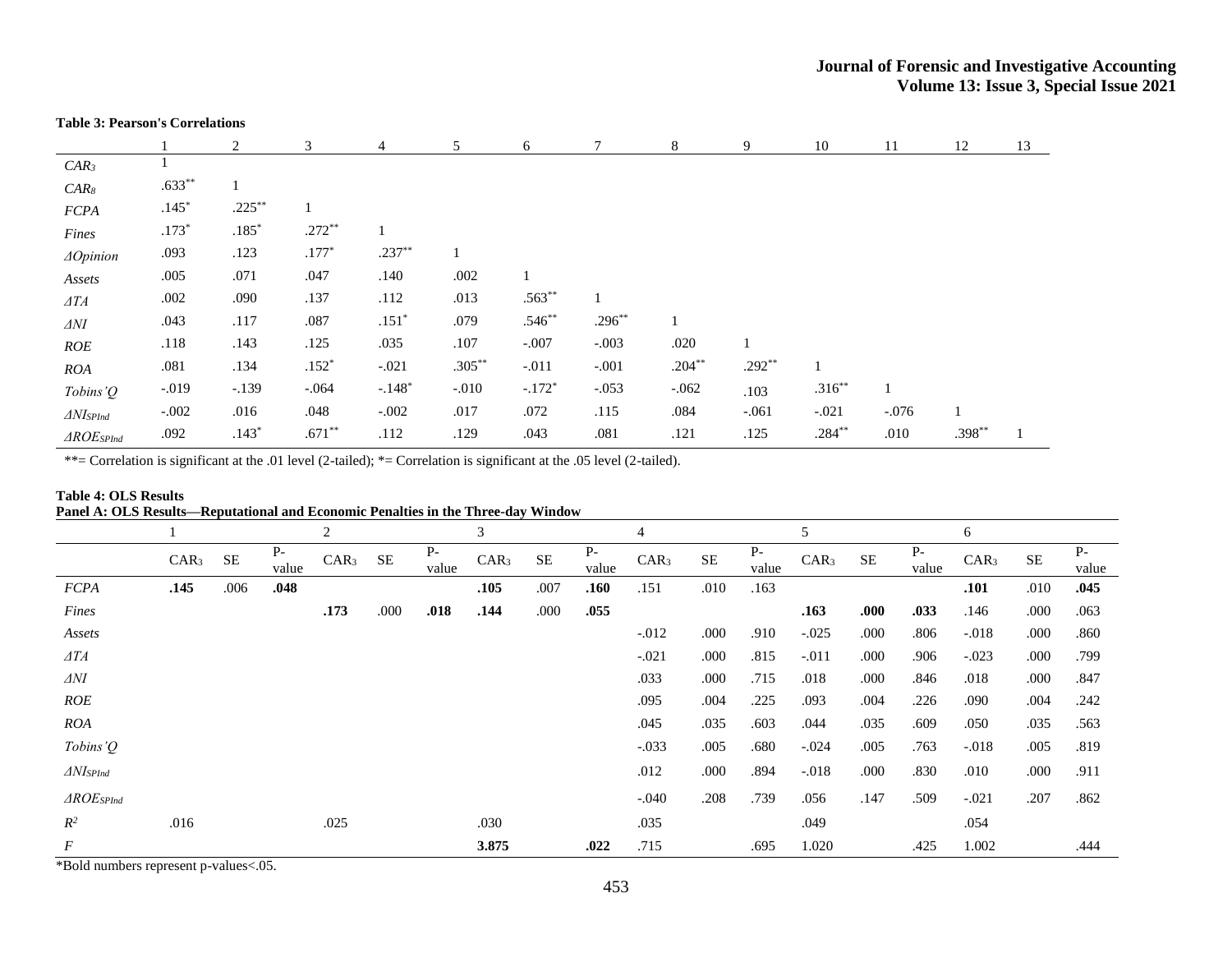|                       |           |      |               | 2         |      |               | 3         |      |               | 4         |      |               | 5          |      |               | 6         |      |               |
|-----------------------|-----------|------|---------------|-----------|------|---------------|-----------|------|---------------|-----------|------|---------------|------------|------|---------------|-----------|------|---------------|
|                       | $CAR8$ SE |      | $P-$<br>value | $CAR8$ SE |      | $P-$<br>value | $CAR8$ SE |      | $P-$<br>value | $CAR8$ SE |      | $P-$<br>value | $CAR_8$ SE |      | $P-$<br>value | $CAR8$ SE |      | $P-$<br>value |
| <b>FCPA</b>           | .225      | .011 | .002          |           |      |               | .189      | .012 | .011          | .214      | .016 | .041          |            |      |               | .176      | .017 | .049          |
| Fines                 |           |      |               | .185      | .000 | .011          | .134      | .000 | .071          |           |      |               | .139       | .000 | .049          | .109      | .000 | .035          |
| Assets                |           |      |               |           |      |               |           |      |               | $-.032$   | .000 | .750          | $-.049$    | .000 | .623          | $-.037$   | .000 | .713          |
| $\triangle TA$        |           |      |               |           |      |               |           |      |               | .053      | .000 | .544          | .074       | .000 | .397          | .052      | .000 | .553          |
| $\Delta NI$           |           |      |               |           |      |               |           |      |               | .067      | .000 | .445          | .056       | .000 | .530          | .055      | .000 | .530          |
| <b>ROE</b>            |           |      |               |           |      |               |           |      |               | .104      | .007 | .167          | .106       | .007 | .159          | .101      | .007 | .179          |
| <b>ROA</b>            |           |      |               |           |      |               |           |      |               | .131      | .061 | .120          | .124       | .061 | .140          | .135      | .061 | .109          |
| Tobins' $Q$           |           |      |               |           |      |               |           |      |               | $-174$    | .009 | .025          | $-172$     | .009 | .027          | $-.162$   | .009 | .036          |
| $\Delta N I_{SPInd}$  |           |      |               |           |      |               |           |      |               | .019      | .000 | .825          | $-.030$    | .000 | .702          | .017      | .000 | .839          |
| $\triangle ROE$ SPInd |           |      |               |           |      |               |           |      |               | $-.067$   | .359 | .565          | .082       | .257 | .321          | $-.052$   | .359 | .651          |
| $R^2$                 | .046      |      |               | .029      |      |               | .057      |      |               | .060      |      |               | .057       |      |               | .066      |      |               |
| $\boldsymbol{F}$      |           |      |               |           |      |               | 6.674     |      | .002          | 2.334     |      | .016          | 2.257      |      | .020          | 2.325     |      | .014          |

**Panel B: OLS Results—Reputational and Economic Penalties in the Eight-day Window**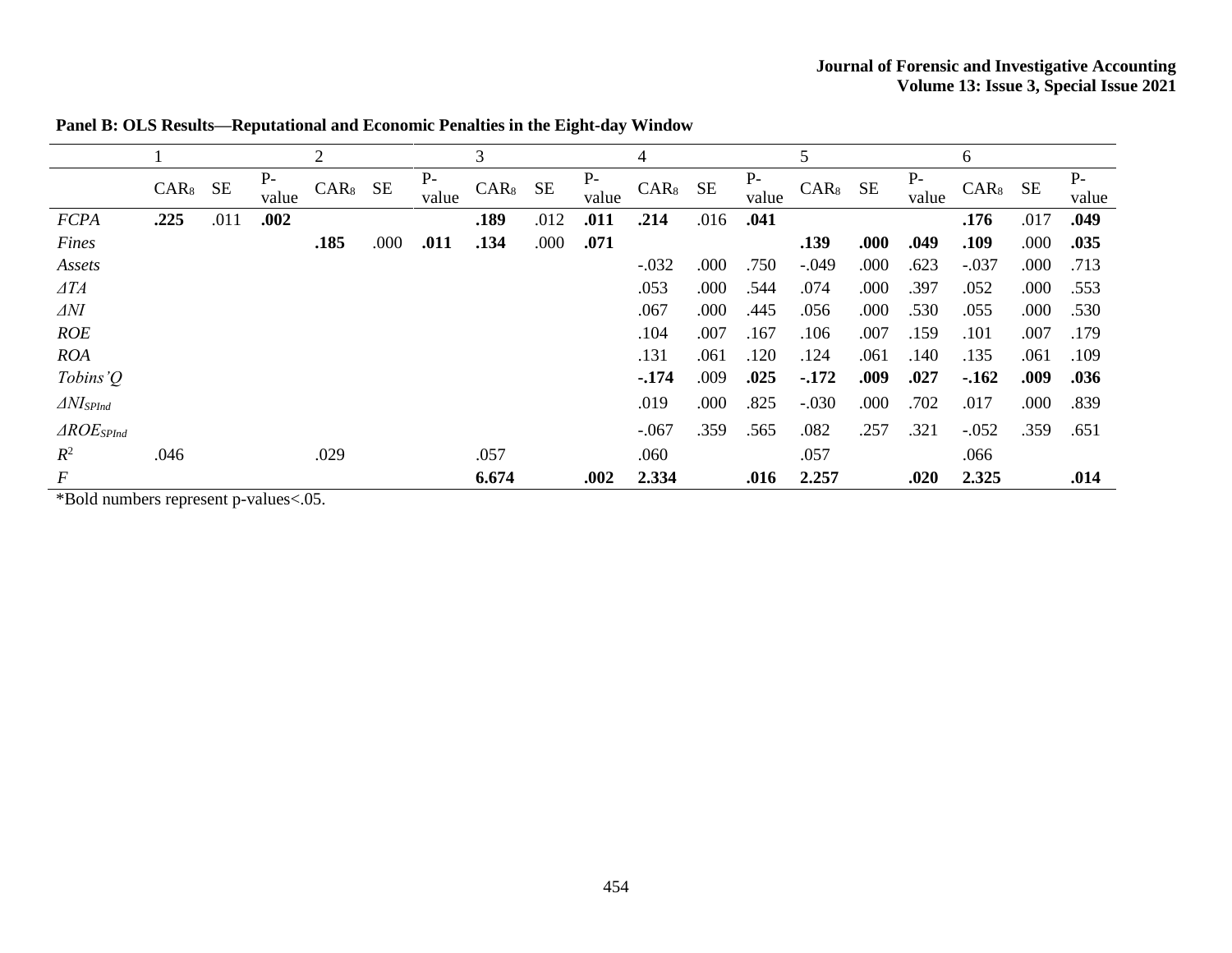|                                               |                  |           |         | ↑                |           |         | 3       |           |         | 4        |           |         |
|-----------------------------------------------|------------------|-----------|---------|------------------|-----------|---------|---------|-----------|---------|----------|-----------|---------|
|                                               | CAR <sub>3</sub> | <b>SE</b> | P-value | CAR <sub>3</sub> | <b>SE</b> | P-value | $CAR_8$ | <b>SE</b> | P-value | $CAR_8$  | <b>SE</b> | P-value |
| Intercept                                     | $-.010$          | .005      | .033    | $-.004$          | .003      | .213    | $-.026$ | .008      | .002    | $-0.013$ | .006      | .031    |
| <b>FCPA</b>                                   | .011             | .006      | .091    |                  |           |         | .033    | .012      | .004    |          |           |         |
| Fines                                         |                  |           |         | .001             | .000      | .329    |         |           |         | .000     | .000      | .042    |
| $\triangle$ Opinion                           | $-.045$          | .006      | .178    | .012             | .023      | .590    | .043    | .060      | .469    | .052     | .041      | .203    |
| $FCPAX\Delta Opinion (H1a)$                   | .114             | .044      | .010    |                  |           |         | .005    | .079      | .954    |          |           |         |
| FinesX $\triangle$ Opinion (H <sub>1b</sub> ) |                  |           |         | .000             | .000      | .491    |         |           |         | $-.000$  | .000      | .479    |
| $R^2$                                         | .060             |           |         | .035             |           |         | .058    |           |         | .044     |           |         |
| $\boldsymbol{F}$                              | 3.923            |           | .010    | 2.246            |           | .085    | 3.771   |           | .012    | 2.796    |           | .042    |

**Table 5: Hypothesis 1 Results—Moderation test**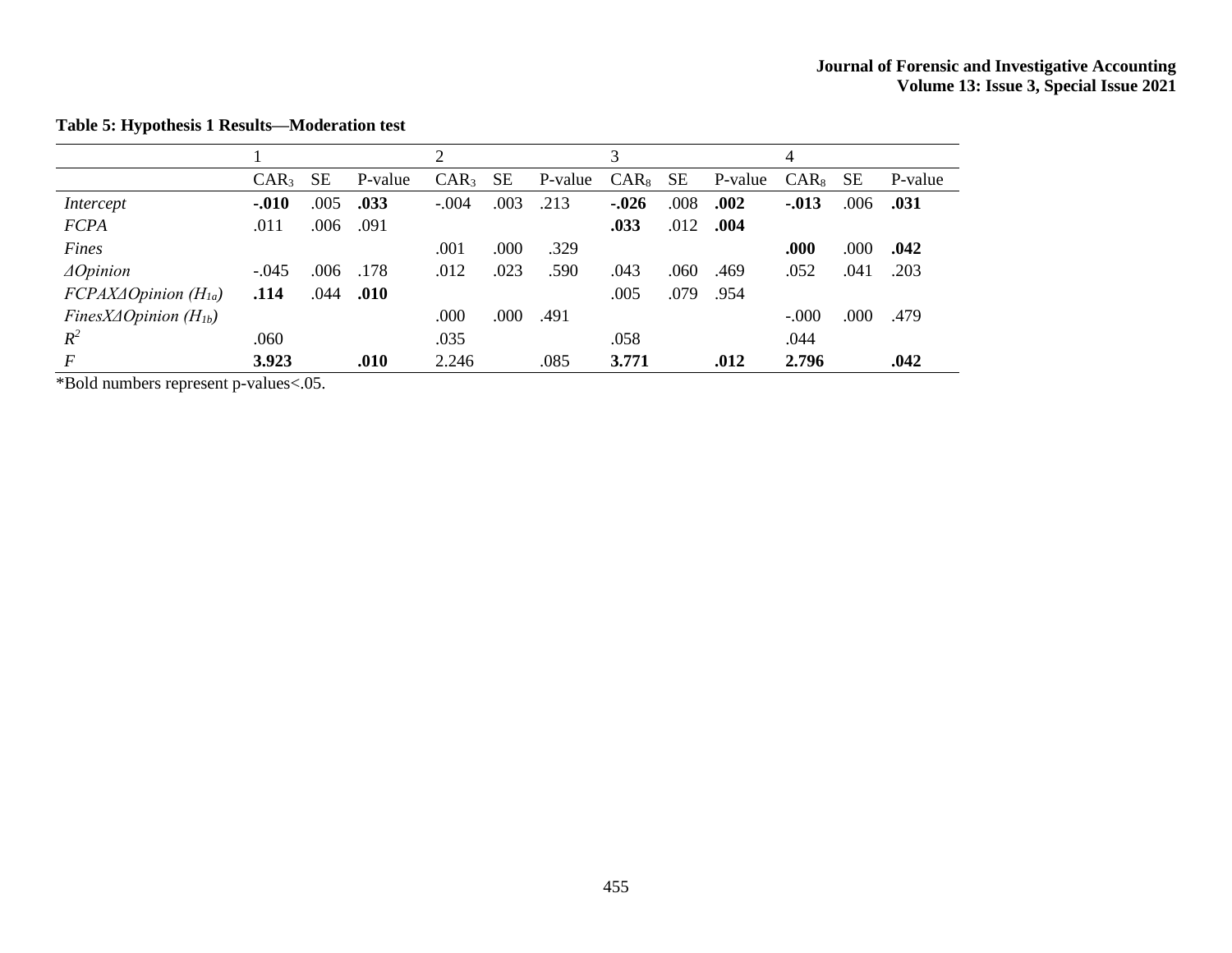## **Table 6: Hypothesis 2 Results—Mediation Test Panel A: Direct Effects Test—IV's to Mediator (Condition 1)**

| Direct effects | $\triangle$ Opinion | <b>SE</b> | P-value | $\triangle$ Opinion | SE   | P-value | $\triangle$ Opinion | <b>SE</b> | P-value |
|----------------|---------------------|-----------|---------|---------------------|------|---------|---------------------|-----------|---------|
| <b>FCPA</b>    | .177                | .021      | .015    |                     |      |         | .121                | .022      | .102    |
| Fines          |                     |           |         | .021                | .000 | .001    | .204                | .000      | .006    |
| $R^2$          | .031                |           |         | .051                |      |         | .070                |           |         |
|                |                     |           |         |                     |      |         | 6.937               |           | .001    |

## **Panel B: Direct Effects Test—IV's and Mediator (ΔOpinion) to Market Response (Condition 2)**

| Direct              | $CAR3$ SE |      |       | $CAR3$ SE |      |       | $CAR_3$ | SE   | P-value | $CAR_8$ | SE   |               | $CAR_8$ | SE   |       | $CAR_8$ SE |      |               |
|---------------------|-----------|------|-------|-----------|------|-------|---------|------|---------|---------|------|---------------|---------|------|-------|------------|------|---------------|
| effects             |           |      | value |           |      | value |         |      |         |         |      | value         |         |      | value |            |      | value         |
| <b>FCPA</b>         | .132      | .007 | .074  |           |      |       | .100    | .007 | .187    | .210    |      | $.012$ $.004$ |         |      |       | .181       |      | $.012$ $.016$ |
| Fines               |           |      |       | .160      | .000 | .033  | .136    | .000 | .078    |         |      |               | .165    | .000 | .027  | .121       | .000 | .110          |
| $\triangle$ Opinion | .070      | .022 | .345  | .055      | .022 | .459  | .043    | .022 | .563    | .086    | .039 | .236          | .084    | .040 | .258  | .063       | .039 | .397          |
| $R^2$               | .015      |      |       | .022      |      |       | .026    |      |         | .048    |      |               | .031    |      |       | .056       |      |               |
|                     | 2.433     |      | .091  | 3.139     |      | .046  | 2.686   |      | .048    | 5.785   |      | .004          | 3.954   |      | .021  | 4.683      |      | .004          |

## **Panel C: Indirect effects Test IV's to Mediator (ΔOpinion) to Market Response (Condition 3)**

| <i>Indirect effects</i> -> $CAR_3$ SE P-value $CAR_3$ SE P-value $CAR_8$ SE P-value $CAR_8$ SE P-value $CAR_8$ SE P-value |      |      |      |      |      |      |      |               |      |      |      |
|---------------------------------------------------------------------------------------------------------------------------|------|------|------|------|------|------|------|---------------|------|------|------|
| <b>FCPA</b>                                                                                                               | .012 | .004 | .002 |      |      |      | .015 | $.007$ $.032$ |      |      |      |
| Fines                                                                                                                     |      |      |      | .001 | .000 | .012 |      |               | .002 | .000 | .035 |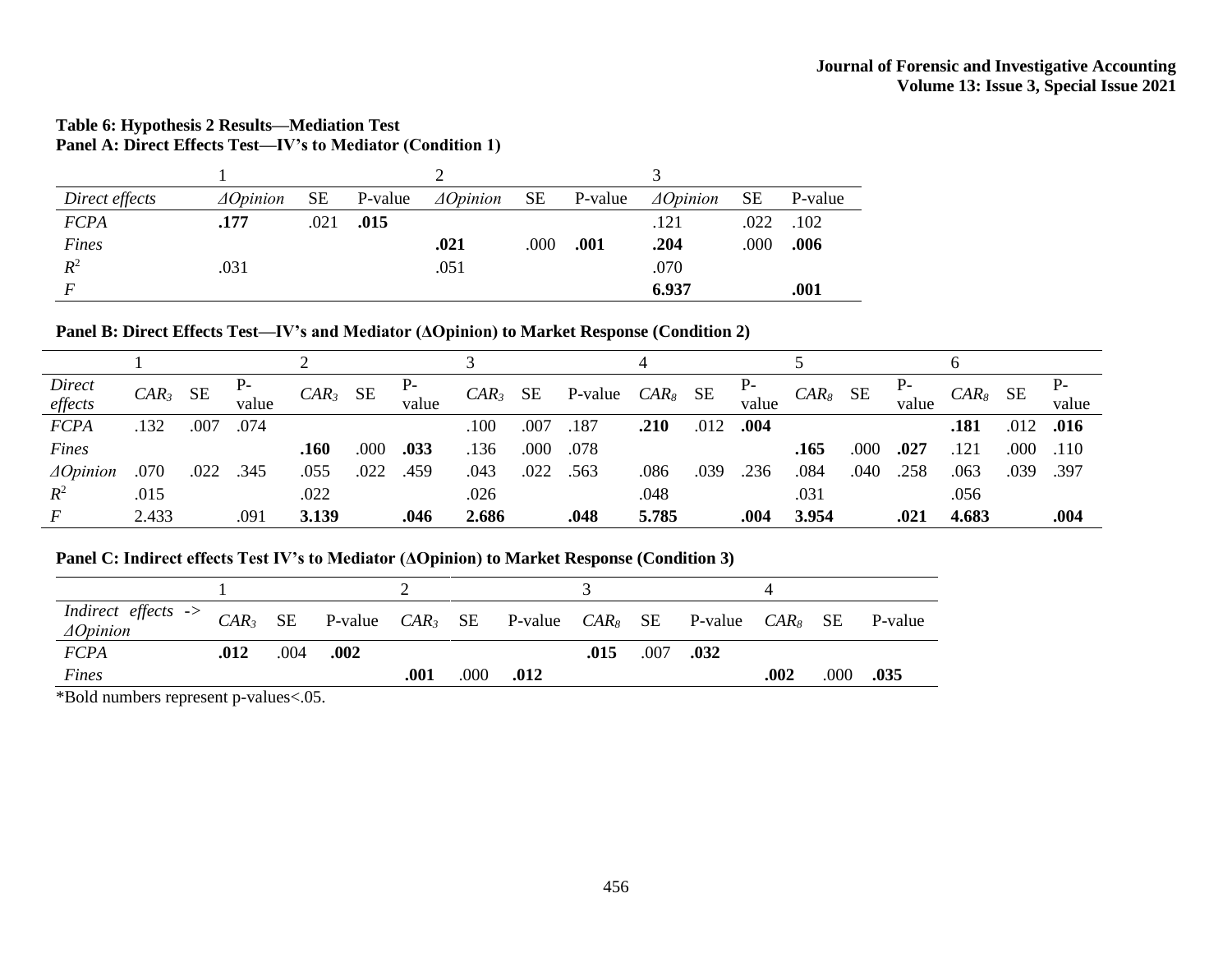## **Table 7: Homogeneity and Between-Subjects Results Homogeneity and Between-Subjects Results**

| Panel A. by Study and Control Groups |             |         |                |          |         |      |  |  |
|--------------------------------------|-------------|---------|----------------|----------|---------|------|--|--|
|                                      | Levene's df | P-value | $\mathbb{R}^2$ | F(1,246) | P-value |      |  |  |
| $CAR_3$                              | .003        | .956    | .021           | 3.973    | .048    | .021 |  |  |
| $CAR_8$                              | .241        | .624    | .051           | 9.935    | .002    | .051 |  |  |
| $\triangle$ Opinion                  | 7.157       | .008    | .019           | 3.558    | .061    | .019 |  |  |

\*Bold numbers represent p-values<.05.

## **Table 8: Logistics Endogeneity Test Logistic Endogeneity Test**

|                                                  | Unstandardized |           |         |
|--------------------------------------------------|----------------|-----------|---------|
|                                                  | <b>B</b> eta   | <b>SE</b> | P-value |
| Fines                                            | $-.003$        | .002      | .217    |
| $CAR_3$                                          | .055           | 5.002     | .991    |
| $CAR_{8}$                                        | 4.850          | 3.027     | .109    |
| Random % of prediction of $\triangle$ Opinion    | 74.5           |           |         |
| Specified % of prediction of $\triangle$ Opinion | 74.5           |           |         |
| $Pseudo-R^2$                                     | .030           |           |         |
| $Rold$ numbers represent p values $05$           |                |           |         |

\*Bold numbers represent p-values<.05.

## **Table 9: Robustness Test Results**

## **Robustness Test Results**

|                          | (1)<br>(2)              |           |         |            |                          |           |                   |                          |
|--------------------------|-------------------------|-----------|---------|------------|--------------------------|-----------|-------------------|--------------------------|
|                          | $\triangle$ AssetsSP500 | <b>SE</b> | P-value | <b>VIF</b> | $\triangle$ AssetsSP500  | <b>SE</b> | P-value           | <b>VIF</b>               |
| <b>FCPA</b>              | .092                    | 39.898    | .415    | 2.480      | $\overline{\phantom{a}}$ | -         | $\qquad \qquad -$ | $\overline{\phantom{a}}$ |
| Fines                    | $-.004$                 | .124      | .958    | 1.220      | .068                     | .162      | .513              | 1.208                    |
| $\triangle$ Opinion      | .044                    | 29.753    | .556    | 1.057      | .096                     | 51.766    | .325              | 1.057                    |
| Assets                   | .025                    | .000      | .802    | 1.886      | .044                     | .000      | .737              | 1.970                    |
| $\triangle TA$           | .068                    | .001      | .483    | 1.822      | .068                     | .001      | .603              | 1.894                    |
| $\Delta N I$             | $-.003$                 | .000      | .963    | 1.012      | $-.089$                  | .008      | .364              | 1.075                    |
| <b>ROE</b>               | .003                    | 15.853    | .974    | 1.176      | $-.086$                  | 119.342   | .493              | 1.771                    |
| <b>ROA</b>               | $-0.013$                | 141.886   | .867    | 1.248      | .126                     | 412.222   | .356              | 2.085                    |
| Tobins' $Q$              | .090                    | 20.492    | .253    | 1.191      | .164                     | 49.137    | .152              | 1.449                    |
| $\Delta N$ <i>IspInd</i> | .105                    | .879      | .239    | 1.530      | .125                     | 1.585     | .333              | 1.875                    |
| $\triangle ROE_{SPInd}$  | .339                    | 880.112   | .005    | 2.764      | .388                     | 1598.694  | .003              | 1.808                    |
| $\boldsymbol{N}$         | 248                     |           |         |            | 124                      |           |                   |                          |
| $R^2$                    | .212                    |           |         |            | .274                     |           |                   |                          |
| $\boldsymbol{F}$         | 33.350                  |           | .000    |            | 7.210                    |           | .000              |                          |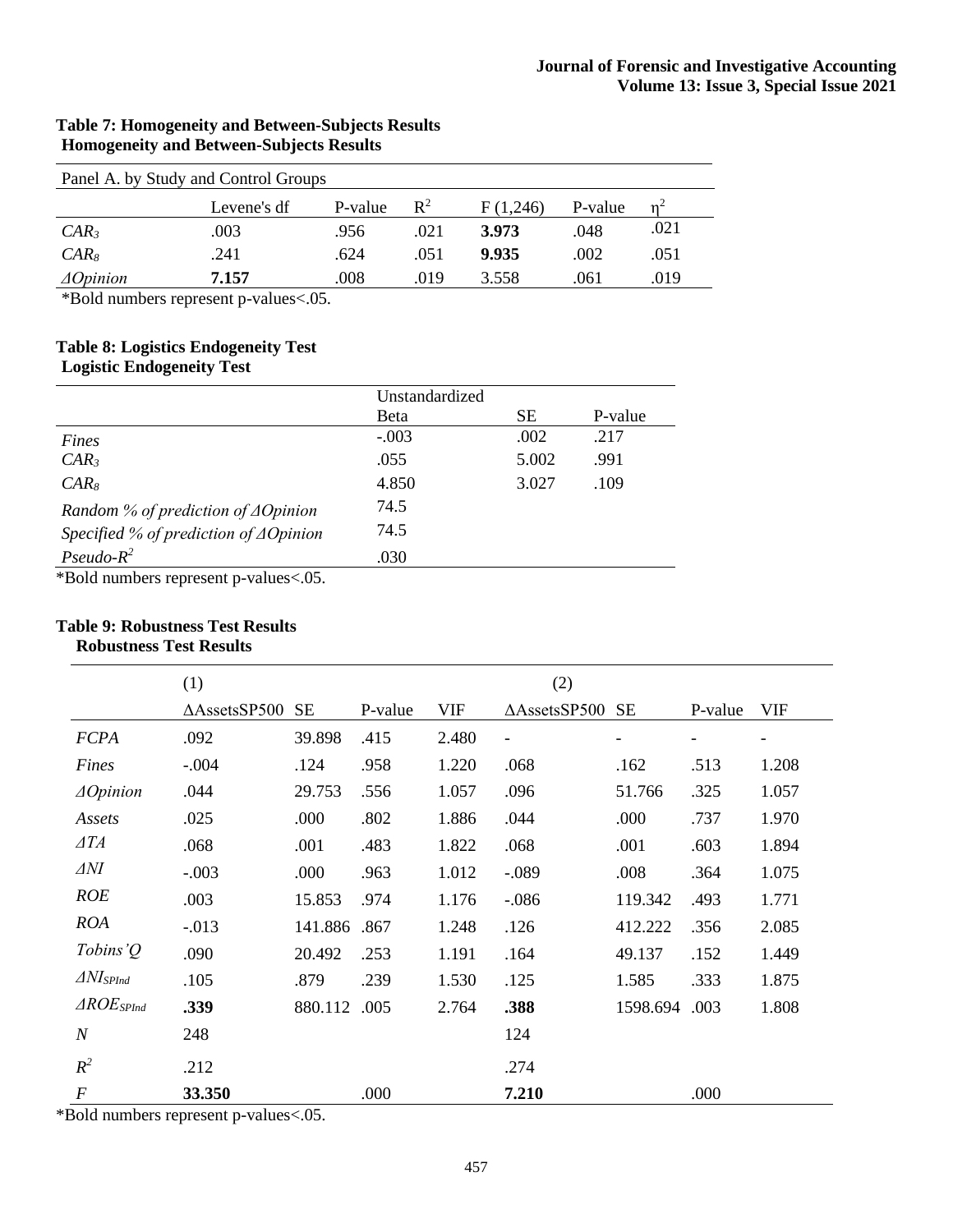

**Figure 1: Average Cumulative Abnormal Returns Three-Day Window**